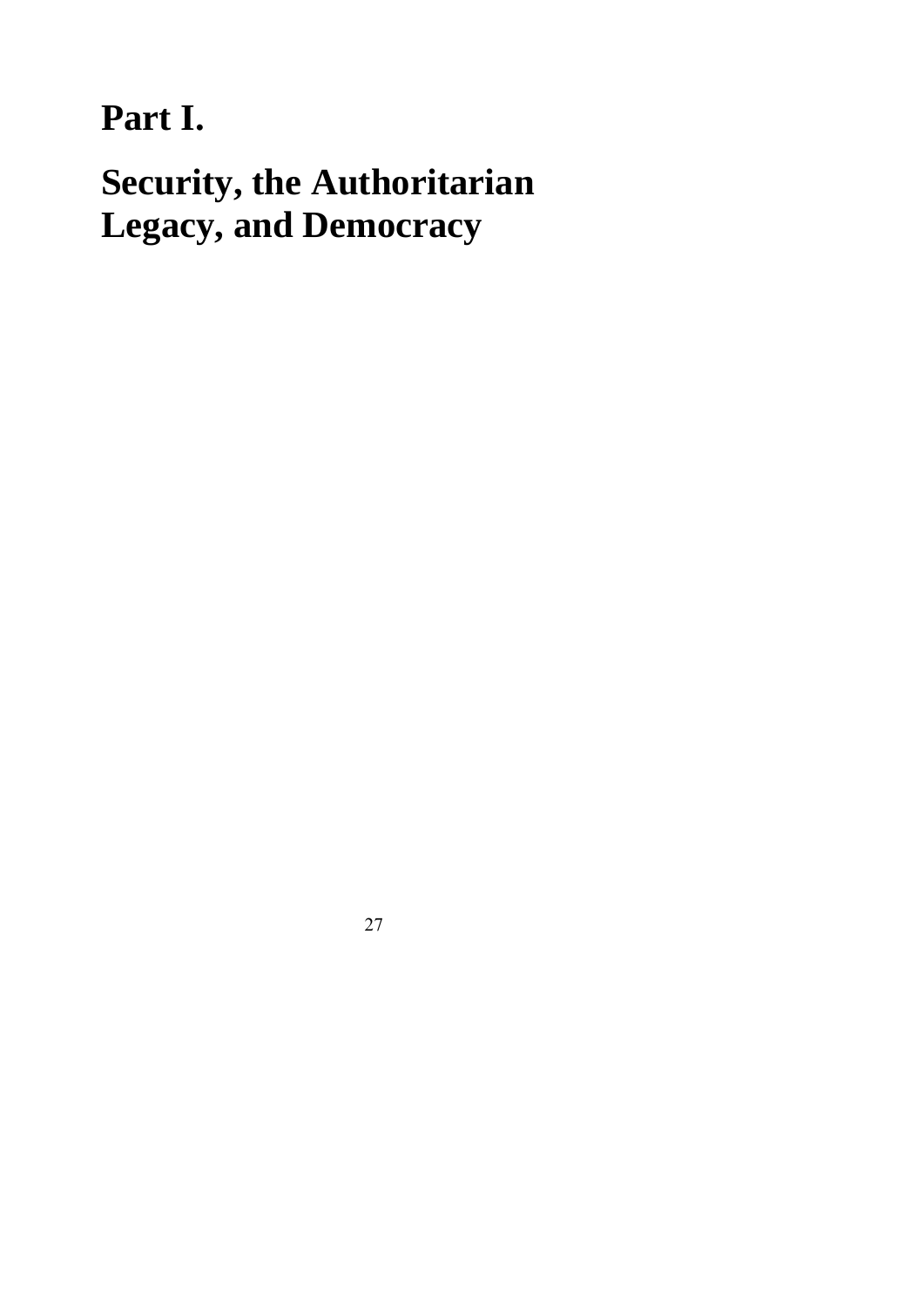### **Chapter 1**

### **Democracy and Security: The Legal Framework of Security Sector Governance**

*Mindia Vashakmadze* 

#### **Introduction**

The legal framework of Georgia's security sector governance has been built over a number of years, with the last amendments to the Constitution made in February of 2004. It was constructed during politically troubled times, and the problems in the security sector have shaped the process and results. Following the break-up of Soviet Union in 1991, Georgia became an independent state and had to build up its security sector from scratch. Under the 'Law on the Transitional Period' adopted on December 20, 1990, the National Guard of Georgia was formed, followed by the creation of the Ministry of Defence in  $1991<sup>1</sup>$  $1991<sup>1</sup>$ . However, the first elected President Zviad Gamsakhurdia did not succeed in bringing the paramilitaries under the control of the central government and was not able to consolidate the security sector. The political confrontation between the President and his opponents led to an armed conflict in which the officers of the National Guard were involved on the side of the opposition.

A military coup brought an end to Gamsakhurdia's presidency in January 1992. A Military Council that took over state power and declared the Constitution of the first Georgian Republic (1918-1921) as the supreme law of the land. The Constitution stipulated parliamentary

<span id="page-1-0"></span> $\overline{a}$ 1 The Law on the Ministry of Defence adopted on 15th September 1991.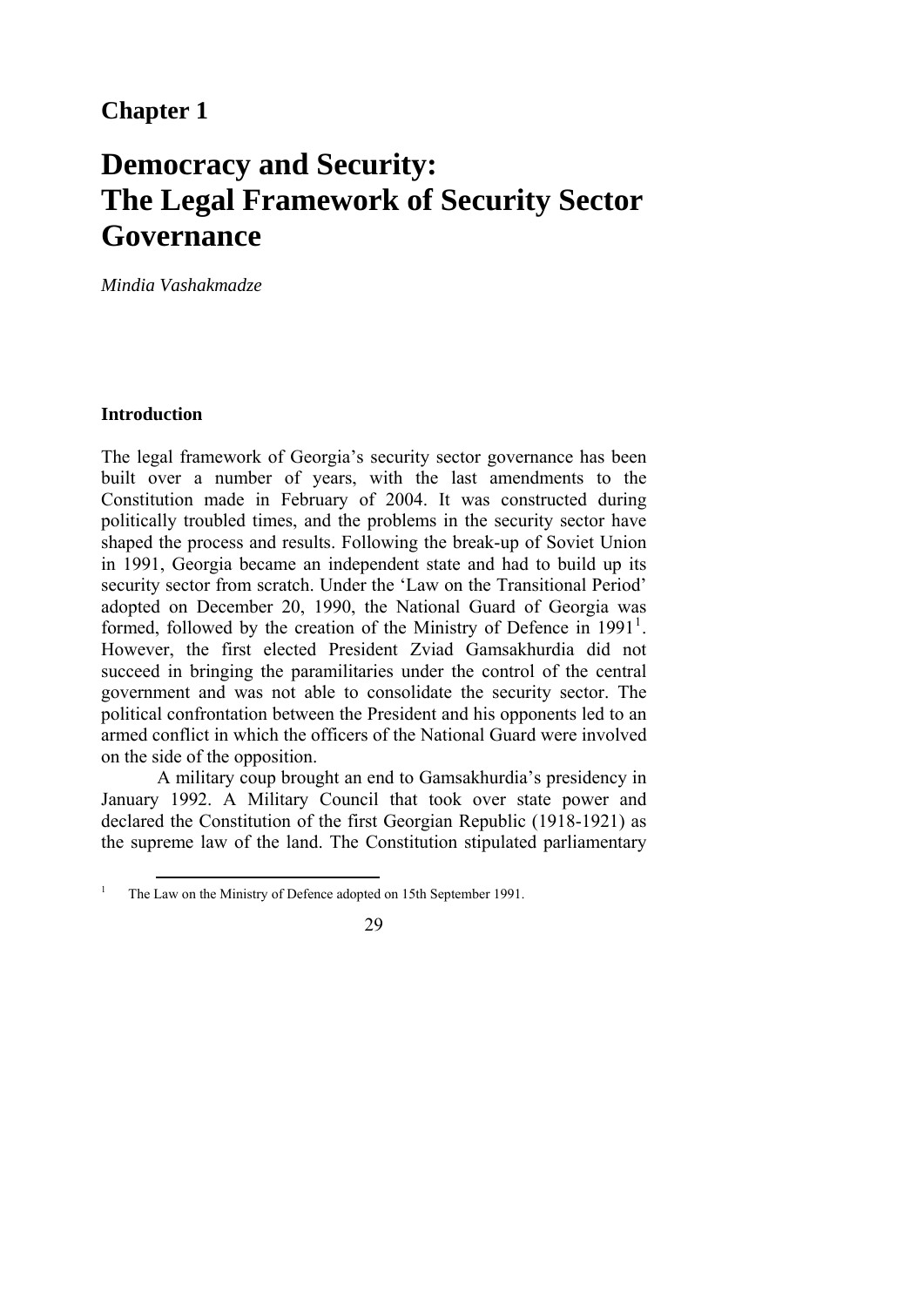supremacy in security sector governance<sup>[2](#page-2-0)</sup>, but this was far from the reality in the Georgia of 1992. In March 1992, after Shevardnadze returned to Georgia, the Military Council was transformed into a civilian body called the State Council. Representatives of Georgian society were invited to participate in its activities to provide a degree of legitimacy. A new Parliament, elected in October 1992, adopted a 'Law on State Power' on November 10, 1992, establishing a strong legislature. However, the Head of State was at the same time the Speaker of the Parliament, elected directly. Thus, for the next three years the legislature came under the *de facto* control of Shevardnadze.

The outbreak of the bloody conflict in Abkhazia from 1992 to 1993 between Georgia's armed forces and local separatists, supported by Russian soldiers and mercenaries, brought Georgia's emerging statehood to the brink of collapse. Not until 1995 Shevardnadze was able to consolidate state power as he subdued uncontrolled military commanders and strengthened the control of the central Government over Georgian paramilitaries<sup>[3](#page-2-1)</sup>. Between 1992 and 1995 Georgia was a parliamentary republic. The presidential system of government had been discredited by the Gamsakhurdia regime, but the Parliament elected in 1992 proved a weak and politically unreliable institution. Public opinion gradually changed to a belief that only a strong President would be able to lead the country out of the chaos. The adoption of a new Constitution in August 1995 establishing a presidential system marked a significant step towards the development of proper legal tools in respect of security sector governance. Between 1995 and 1999, the Georgian Parliament elected in October 1995 passed the vast majority of laws regulating security sector governance<sup>[4](#page-2-2)</sup>.

<span id="page-2-0"></span><sup>2</sup> According to Article 54 of the Constitution, adopted on 21<sup>st</sup> February 1921, armed forces and other military forces were under the control of the Parliament.

<span id="page-2-2"></span><span id="page-2-1"></span>Jürgen Gerber, *Georgian: Nationale Opposition und kommunistische Herrschaft seit 1956*, (Nomos: Baden-Baden, 1997), p 231.

The following laws, adopted by Parliament since 1995, formed the hierarchy of norms directly or indirectly related to the security sector: Law on Defence of Georgia, adopted on 31<sup>st</sup> October 1997; on National Security Council (24th January 1996); On State Secrecy ( $29<sup>th</sup>$  October 1996); on Special Service of State Protection ( $20<sup>th</sup>$  February 1996); on the State of Emergency  $(31<sup>st</sup> October .1997)$ ; on Non-Military, Alternative Labour Activity (28<sup>th</sup>) October .1997); on Interior Ministry Troops  $(30<sup>th</sup>$  April 1998); on the State Border of Georgia (17<sup>th</sup> July .1998); on State Security Service (18<sup>th</sup> February 1998); on the Status of Military Personnel ( $25<sup>th</sup>$  June 1998); on Intelligence Activity ( $19<sup>th</sup>$  March 1999); on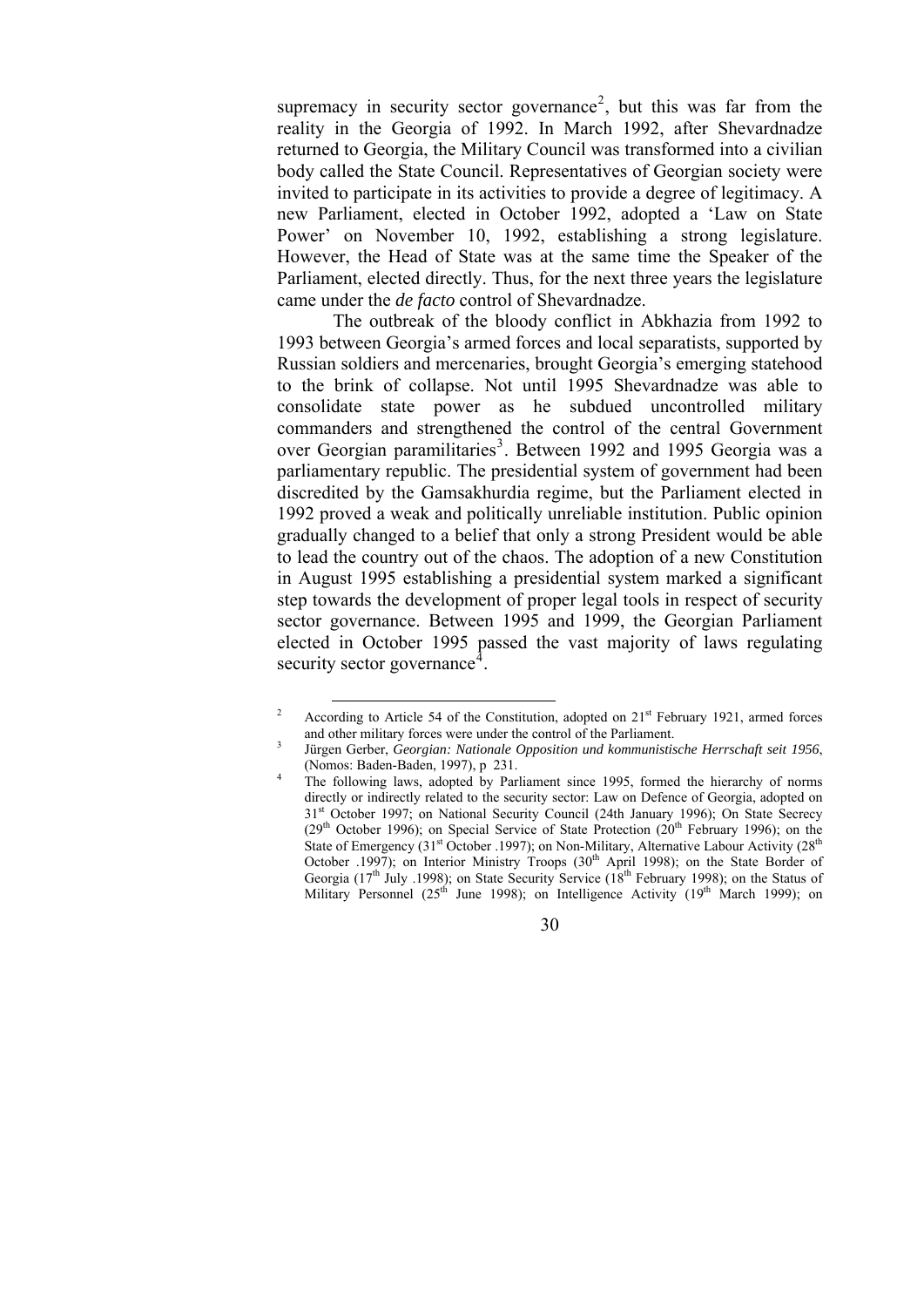#### **Institutional Framework of Security Sector Governance**

The Constitution contains a special chapter (Chapter VII) on 'State Defence' and several provisions related to security sector governance. The framers undertook the first deliberate attempt to introduce a separation of power in security sector governance, and to establish a balance between the democratisation and effectiveness of the military based on the rule of law. However, as following experience showed, some fundamental provisions of the Constitution remained at odds with reality. Three main state political entities shared responsibility for security sector governance in the country: the legislature, the executive and the judiciary. Their work was to be supported by state advisory bodies set up in the main by the President, who also is the Head of State.

As matters stand today, the adoption of constitutional amendments on February 6, 2004 re-moulded the existing system of checks and balances to some extent. The post of Prime Minister, which was abolished with the adoption of the 1995 Constitution, was introduced and a two-headed executive established. The government is responsible for the implementation of domestic and foreign policy. The Prime Minister will determine the direction of governmental activities; he discusses the candidature of prospective ministers with the President before their approval by Parliament and, likewise, has the power to relieve ministers of their duty. The resignation of the Prime Minister is followed by the resignation of the entire cabinet<sup>[5](#page-3-0)</sup>. The Prime Minister, furthermore, is responsible for the economic activities of the government and the implementation of law. However, the President may abolish unlawful acts of the government<sup>[6](#page-3-1)</sup>. (This was the prerogative of the

<span id="page-3-1"></span>Ibid., Article 14, Par. 3.

<u>.</u>

Operative-Investigative Activities (30<sup>th</sup> April 1999); on Mobilisation (23<sup>rd</sup> June 1999); on Participation of Armed Forces of Georgia in Peacekeeping Operations (22<sup>nd</sup> July 1999); on Arms, Military Material and on Export Control on the Production of Double Destination  $(28<sup>th</sup>$  April 1998); on Martial Law  $(31<sup>st</sup>$  October 1997); on Military Duty and Military Service (17<sup>th</sup> September 1997); on the Pension of the Retired Military Personnel and Personnel of the Interior Troops  $(16<sup>th</sup> October 1996)$ ; on the Social Security of the Families of Soldiers who died in War for the Territorial Integrity and Independence of Georgia (27<sup>th</sup> December 1996); on Collections for Call-up Deferment to this legislation  $(21<sup>st</sup> June 2002)$ ; Criminal Code (22nd July 1999); Administrative Code (25th May 1999). 5

<span id="page-3-0"></span><sup>&</sup>lt;sup>5</sup> The Constitutional Amendments, adopted on  $6<sup>th</sup>$  February, Article 18.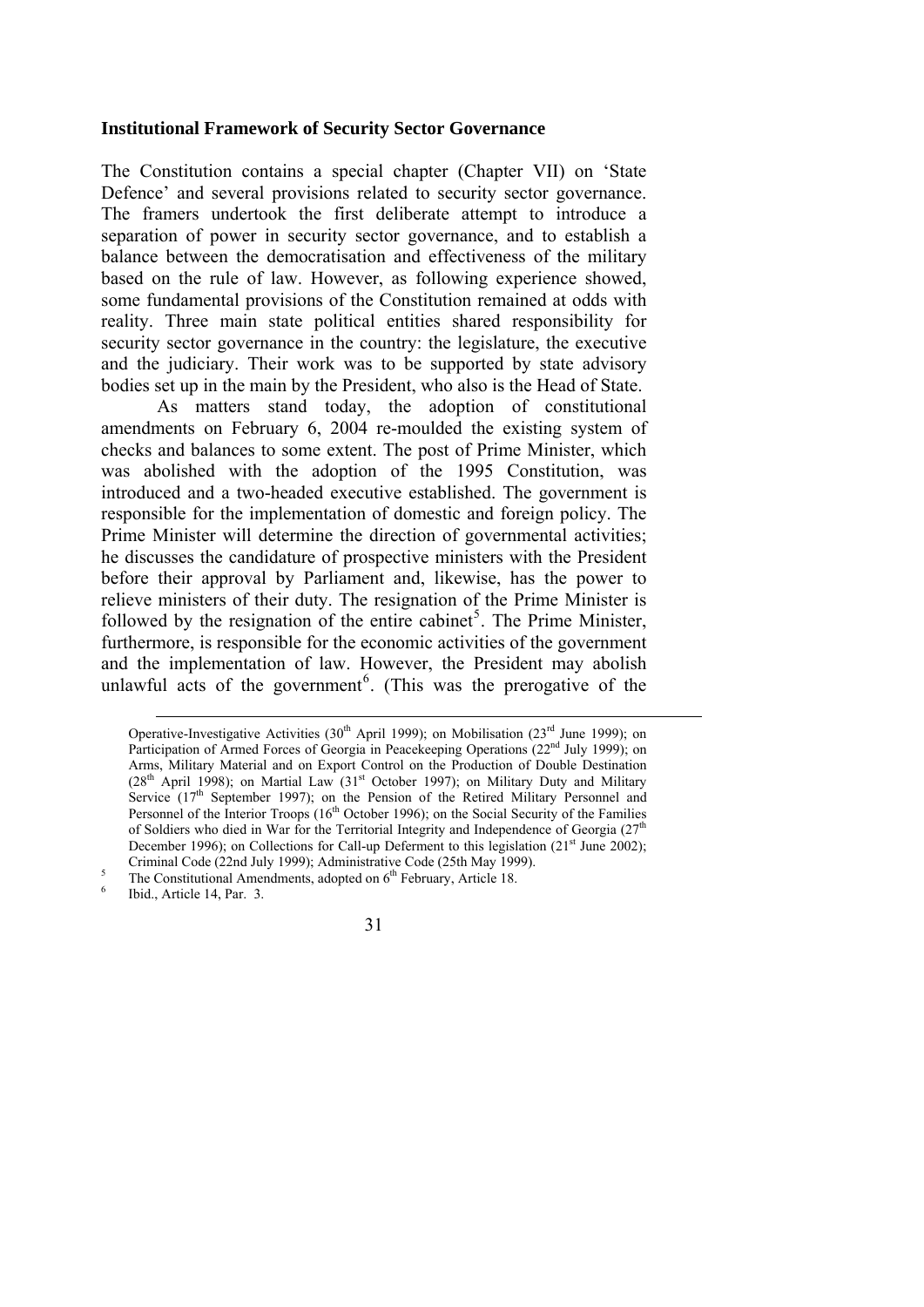constitutional court before the amendments were adopted.) The defence, interior and security ministers are directly subordinated to the President<sup>[7](#page-4-0)</sup>, as they were beforehand, but, at the same time, will be members of the cabinet, under the Prime Minister. The President concentrates power in his hands while imposing the responsibility for the activities of the government on his Prime Minister. Only practice will show exactly how great the Prime Minister's reach will be in terms of security sector governance.

In this respect the division of authority between the President and Prime Minister is not clear. What is clear, however, is that the President has become stronger in his relations with Parliament. He may dismiss the Parliament if the legislature does not approve the government<sup>[8](#page-4-1)</sup> or if it rejects the budget three times. Furthermore, the President will have the power to dismiss Parliament or the government if a simple majority of parliamentarians votes for the resignation of the government. In view of the fact that the government is essentially the President's 'team', the pressure on Parliament will grow and an imbalance can be produced. Nonetheless, the President may not dismiss Parliament during a period of martial law, if an impeachment procedure is underway in Parliament, or for six months following presidential elections, or, indeed, for six months before the end of the President's term of office. The agreement of one-third of parliamentary members is necessary to initiate a vote of no-confidence. Parliament is able to dismiss the government with threefifths of the vote. If Parliament fails to reach this threshold, it will not be allowed to debate this question for the following six months. However, it is questionable whether the allocation of power among the executive will be redressed by this regulation.

The constitutional amendments caused strong disquiet in Georgian civil society. Firstly, there was criticism of the procedures, especially in respect of the lack of public discussion on the drafting of the constitutional amendments. Concern was also voiced about the limited time given to review and adoption of the amendments and, equally, concerning the questionable political legitimacy of the Parliament to pass them<sup>[9](#page-4-2)</sup>. (The amendments were passed shortly before

 $\overline{a}$ 7 Ibid., Par. 1.

<span id="page-4-2"></span><span id="page-4-1"></span><span id="page-4-0"></span><sup>8</sup> Ibid., Article 18. 9

The new parliamentary elections took place on 28<sup>th</sup> March 2004.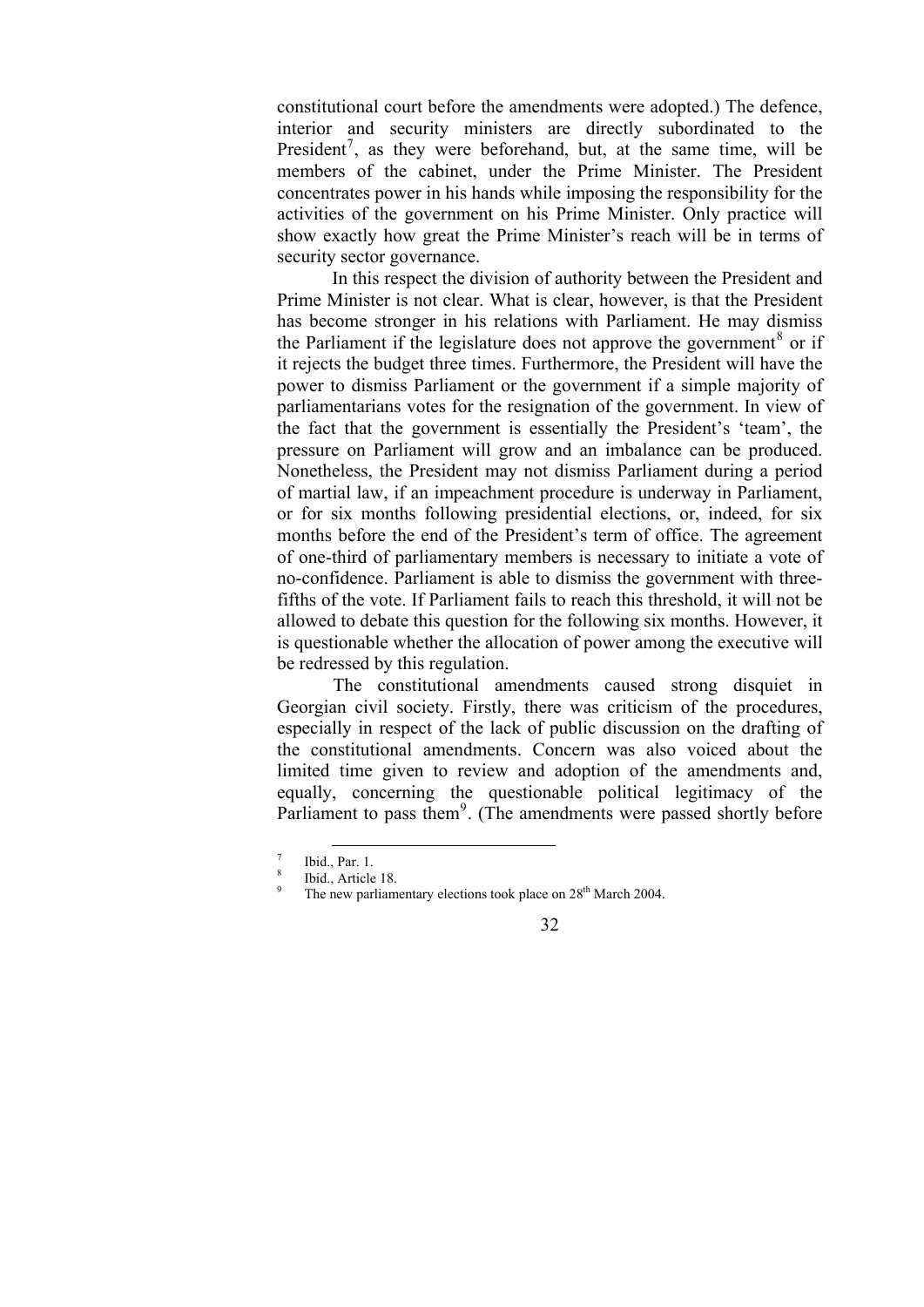the upcoming parliamentary elections of March 2004.) Secondly, criticism was directed towards the consequences of the amendments insofar as the constitutional position of the Parliament would be weakened.

Moreover, there were some misgivings about whether the amendments had been designed to satisfy the ambitions for power of certain political leaders. Presidential elections on January 2004 gave a powerful mandate to consolidate the country and to overcome corruption and economic problems facing Georgia. Flexible governance is needed, guaranteed by the division of competencies between the President and Prime Minister and the principle of collective responsibility of the government. This, in turn, will lead to improved policy execution. Under the former constitutional provisions the President was not entitled to dismiss Parliament. The only means of dismissing ministers or the President was to impeach them<sup>[10](#page-5-0)</sup> if they violated the Constitution or committed a crime<sup>[11](#page-5-1)</sup>. However, the impeachment procedure is very complicated. Thus the system of checks and balances established by the Constitution was based on the ability of the legislature and executive to reach political consensus. Thus, the adoption of the constitutional amendments does not necessarily represent a good example of a democratic change in the constitutional framework. Definitely, the reform causes a shift of responsibilities with regard to security sector governance. However, it should be stressed that the constitutional framework for the division of competencies between the President and Prime Minister in this respect remains unclear, which effectively enables the President to manipulate either his government or the Parliament.

#### **The Role of the President**

The President has a decisive role in the security, defence and foreign policies of Georgia. He is Supreme Commander-in-Chief and thereby guarantees the independence and territorial integrity of the country. He possesses the following powers: enacts laws related to the security policy of the state; appoints and dismisses the Chief of General Staff and

<span id="page-5-0"></span> $\overline{a}$ <sup>10</sup> The Constitution of Georgia, Article 64, Par. 1.<br><sup>11</sup> Ibid., Article 63-64.

<span id="page-5-1"></span>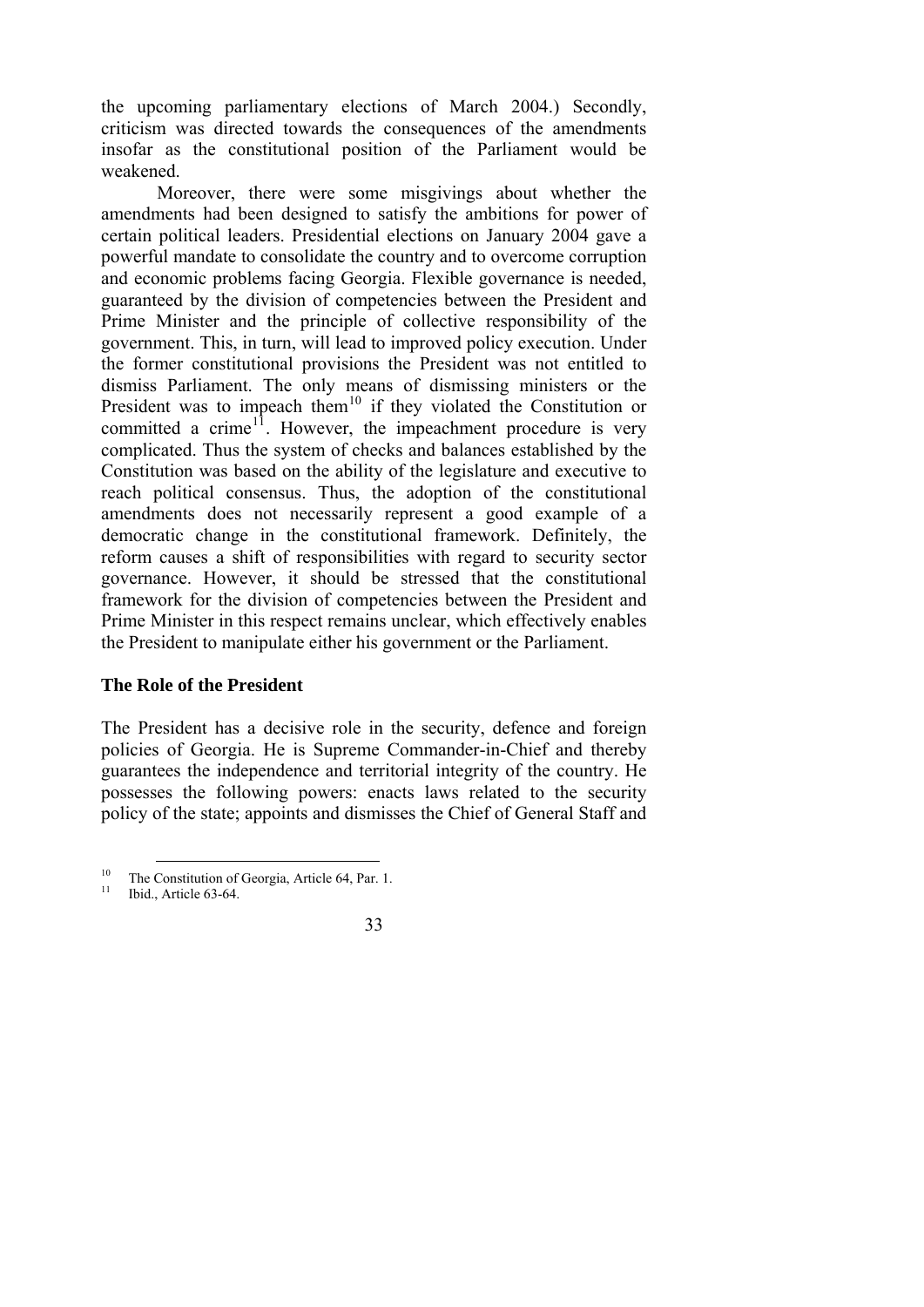his principal commanders<sup>[12](#page-6-0)</sup>, the Defence, Security and Interior Ministers; appoints the members of the National Security Council and presides over its sittings; bestows all higher military ranks; submits the candidature of the General Prosecutor to the Parliament for approval<sup>[13](#page-6-1)</sup>; signs international treaties and agreements on security policy issues; determines the structure of the armed forces; decides on referenda; declares states of emergency and martial law; and decides on the mobilisation of armed forces.

Special legislation broadens the President's competencies even further. The President submits the military doctrine and other conceptual documents concerning military re-structuring to Parliament for approval<sup>[14](#page-6-2)</sup>; confirms the military-operative plans for the territory; the dislocation of the armed forces and military installations; weapons programme and military technology development<sup>[15](#page-6-3)</sup>; confirms the structure of the interior forces<sup>[16](#page-6-4)</sup>; approves the state programme on the activities of the security service<sup>[17](#page-6-5)</sup>; confirms the statute and structure of the special service for state protection<sup>[18](#page-6-6)</sup>; plays an important role in the implementation of state policy on state secrecy; confirms the list of information containing state secrecy and the list of state officials who are authorised to issue permits on access to state secrecy or who are authorised to classify the information as a state secrecy; determines other regulations concerning the classification and marking of information<sup>[19](#page-6-7)</sup>: has important competencies with regard to the import and export of military arms and materials of double destination<sup>[20](#page-6-8)</sup>. The President issues further decrees to facilitate the implementation of the laws adopted by Parliament. Thus the implementation of the security policy remains out of formal parliamentary control to a significant extent. It is not clear how the President and the Prime Minister will share the responsibilities in the implementation of the special legislation on security sector governance.

<span id="page-6-0"></span><sup>12</sup> The Constitutional Amendments, adopted on  $6<sup>th</sup>$  February, Article 14, Par. 4. Ibid., Article 16.

<span id="page-6-2"></span><span id="page-6-1"></span><sup>&</sup>lt;sup>14</sup> The Law on State Defence, adopted on  $31<sup>st</sup>$  October 1997.<br><sup>15</sup> The Law on State Defence, Article 5.

<span id="page-6-3"></span>

<span id="page-6-4"></span><sup>&</sup>lt;sup>16</sup> The Law on the Interior Forces, Article 7.

<span id="page-6-5"></span><sup>&</sup>lt;sup>17</sup> The Law on State Security Service, Article 19.

<sup>&</sup>lt;sup>18</sup> The Law on Special Service of State Protection.

<span id="page-6-8"></span><span id="page-6-7"></span><span id="page-6-6"></span><sup>&</sup>lt;sup>19</sup> The Law on State Secrecy, Article 4, Par. 2.<br><sup>20</sup> The Law on Agree Militan Material and a

The Law on Arms, Military Material and on Export Control on the Production of Double Destination, adopted on 28<sup>th</sup> April 1998, Article 6.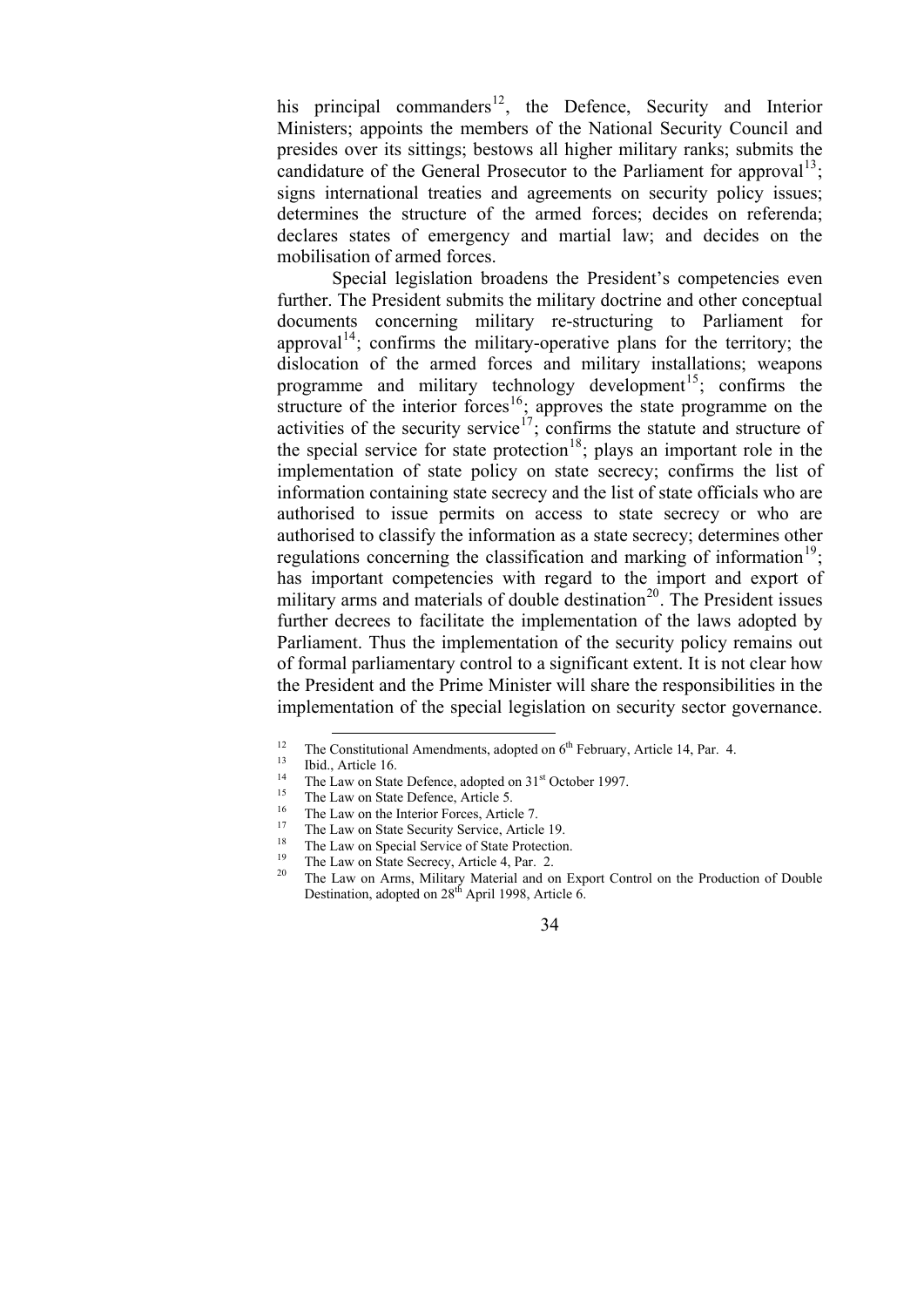There are loopholes for further inconsistency within the Georgian constitutional system that could cause further undemocratic developments or arbitrary decision-making.

#### **The Role of the Parliament**

The Parliament is elected by universal adult suffrage for a term of four years and will consist of two chambers once the territorial integrity of Georgia has been restored, whereupon the Upper Chamber, the Senate, will be made up of representatives from the regions<sup>[21](#page-7-0)</sup>. As matters stand, it is a unicameral body, and elections are conducted using a mixed system: national party lists compete for 150 seats in a proportionate system, while 85 seats go to single mandate constituencies. Under the Georgian Constitution, Defence and Security are prerogatives of the Central Government of Georgia<sup>[22](#page-7-1)</sup>, and, as such, the territorial entities do not maintain any independent armed forces. This constitutional provision, however, is not effective since two regions of Georgia that are currently the focus of separatist conflicts and are not, in effect, under the control of the central government<sup>[23](#page-7-2)</sup>.

According to the Constitution, Parliament determines the foreign and security policy priorities of the country. During the drafting process some experts regarded the norm as a relic from Soviet times, when Supreme Councils of Soviets had constitutionally declared but empty responsibility while the true power rested with the Communist Party elite<sup>[24](#page-7-3)</sup>. These expectations were not entirely groundless. A lack of true debate in the Parliament on issues of security sector governance is evident. Moreover, parliamentary control over the security sector is not firm. Indeed, owing to the instability of the political landscape and the persistent economic crises, there can be no long-term parliamentary control since Parliament itself faces great difficulty in employing and retaining highly-qualified and expert staff.

<span id="page-7-0"></span><sup>&</sup>lt;sup>21</sup> The Constitution of Georgia, Article 4.

<span id="page-7-2"></span><span id="page-7-1"></span> $\frac{22}{23}$  Ibid., Article 3.

<sup>23</sup> For example, the separatist regimes in Abkhazia and South Ossetia recently decided to hold collective military training exercises to guarantee military readiness for possible military attack by the Government of Georgia, in: http://www.sakartvelo.info.  $29<sup>th</sup>$  January 2004.

<span id="page-7-3"></span>attack by the Government of Googlen, included the *informationality* 2004. 24 Gaul Wolfgang, *Verfassungsgebung in Georgien: Ergebnisse internationaler rechtlicher Beratung in einem Transformationsstaat*, (Berlin 2001) (Georgische Übersetzung), p. 147.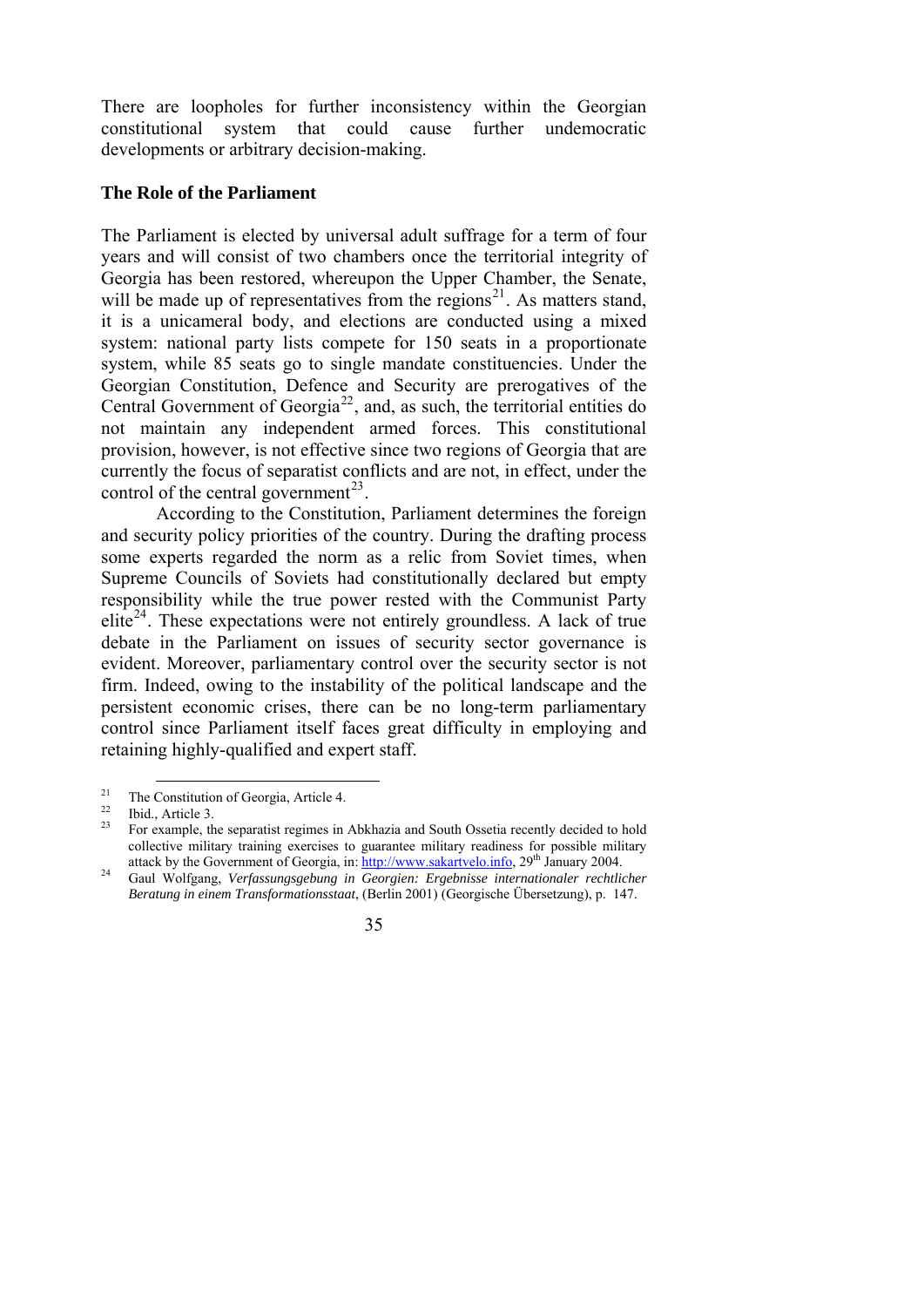The primary function of the Parliament remains in legislating on security and defence policy issues. In this respect, it determines the structure and activities of the executive branch of government, defines the numerical strength of the armed forces by passing a respective law yearly, and adopts the defence budget. However, the influence of the Parliament on the executive is weak, since it is not able to participate in the elaboration of the budget or to change the budget draft by means of parliamentary deliberation. According to the recent amendments to the Constitution, the legislative function of the Parliament could be weakened even further. The Prime Minister may call for a vote of confidence in Parliament with regard to the State Budget, Tax Code and the Law on the Structure and Activities of the Executive<sup>[25](#page-8-0)</sup>. Moreover, the Parliament may adopt a law leading to changes in state revenues or which envisages new financial obligations of the state, only after the government consents to  $it^{26}$  $it^{26}$  $it^{26}$ .

Nonetheless, the Parliament approves major appointments within the security sector, even though some important appointments were made without parliamentary approval before the constitutional reform of February 2004. The Parliament consents to deployments of foreign forces in Georgia and the deployment of the Georgian military abroad, ratifies international treaties on military issues and joining international security or defence organisations, approves declarations of emergency, martial law and the mobilisation of troops. In these respects, Parliament possesses a 'war and peace' power. Parliamentary deliberations are public and, therefore, the main instrument for transparency with regard to security sector governance.

The legislature can hold hearings and ask questions<sup>[27](#page-8-2)</sup>; set up any number of special parliamentary committees on a permanent basis to scrutinise parliamentary control of the government and prepare security policy issues for the plenary discussion<sup>[28](#page-8-3)</sup>; set up an investigative  $\overline{\text{commission}^{29}}$  $\overline{\text{commission}^{29}}$  $\overline{\text{commission}^{29}}$  able to hold respective public officers accountable for their financial and political wrongdoing. The special legislation adds

<sup>&</sup>lt;sup>25</sup> The Constitutional Amendments, adopted on  $6<sup>th</sup>$  February, Article 18. Ibid.

<span id="page-8-4"></span><span id="page-8-3"></span><span id="page-8-2"></span><span id="page-8-1"></span><span id="page-8-0"></span><sup>&</sup>lt;sup>27</sup> The Constitutional Amendments, adopted on  $6<sup>th</sup>$  February 2004, Article 7.<br><sup>28</sup> The Constitution of Georgia, Article 56, Par. 1.<br><sup>29</sup> Ibid., Par. 2.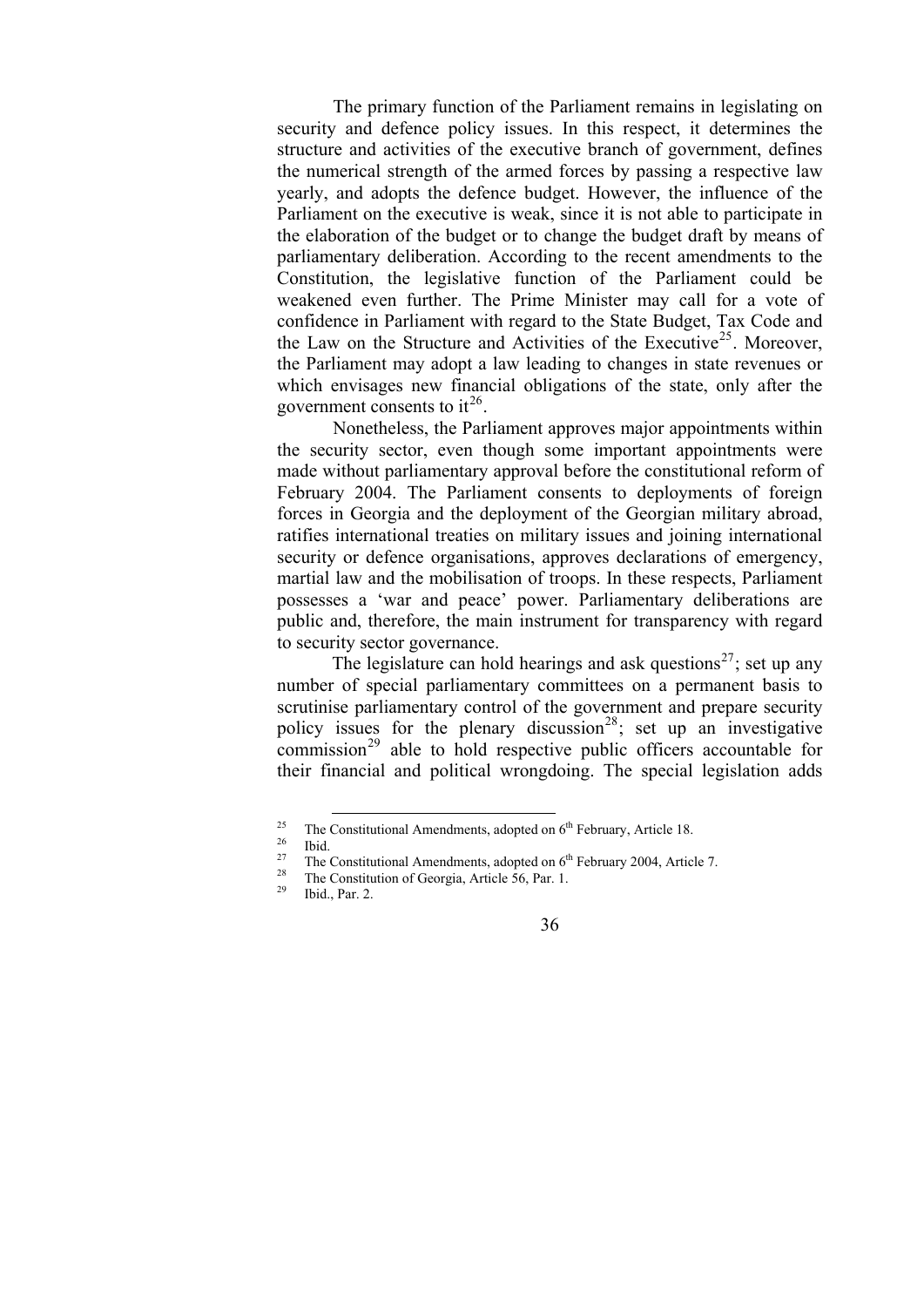further responsibilities to Parliament in security sector governance. It determines state policy in respect of state secrecy<sup>[30](#page-9-0)</sup>, can form a 'Trust Group' that may have access to classified information<sup>[31](#page-9-1)</sup> and, through the Committee on Defence and Security, oversees the activities of the Intelligence Department<sup>[32](#page-9-2)</sup> and State Security Service<sup>[33](#page-9-3)</sup>. However, effective mechanisms which would truly facilitate the implementation of democratic control over the security sector are not well developed—and parliamentarians lack the experience given by practice and precedent that Western parliamentarians amply possess.

#### **The Role of the Government**

The Georgian Government, together with the President, implements security policy. The Cabinet proposes laws and budget drafts, and is responsible for conducting international negotiations on security policy matters and arms procurement. The key ministries with regard to security sector governance are the Defence, Security and Interior ministries. The Ministry of Defence represents a state agency overseeing the armed forces, and is thus responsible for defending the state from outside threats, as well as for the proper training and development of the Georgian armed forces and the fulfilment of defence tasks facing the country[34](#page-9-4). New constitutional amendments could weaken the parliamentary accountability of the Defence Ministry, which is set to be transformed into a civilian institution<sup>[35](#page-9-5)</sup>. The principle of collective responsibility of the government lessens the possibility of differentiating between the ministers. Their political fate depends on the position of the Prime Minister. There is no place for an effective parliamentary intervention in this respect. Though the Parliament can raise the question

The Law on State Secrecy, adopted on 29<sup>th</sup> October 1996, Article 3, Par. 1.

<span id="page-9-2"></span>

<span id="page-9-3"></span>

<span id="page-9-5"></span><span id="page-9-4"></span>

<span id="page-9-1"></span><span id="page-9-0"></span><sup>&</sup>lt;sup>30</sup> The Law on State Secrecy, adopted on 29<sup>th</sup> October 1996, Article 3, Par. 1.<br><sup>31</sup> The Law on the Trust Group, adopted on  $4^{th}$  March 1998.<br><sup>32</sup> The Law on Intelligence Service, adopted on  $19^{th}$  March 1999, Article forces and become a military advisor to the President. The civilian Defence Minister will be charged with the budget, procurements and international relations.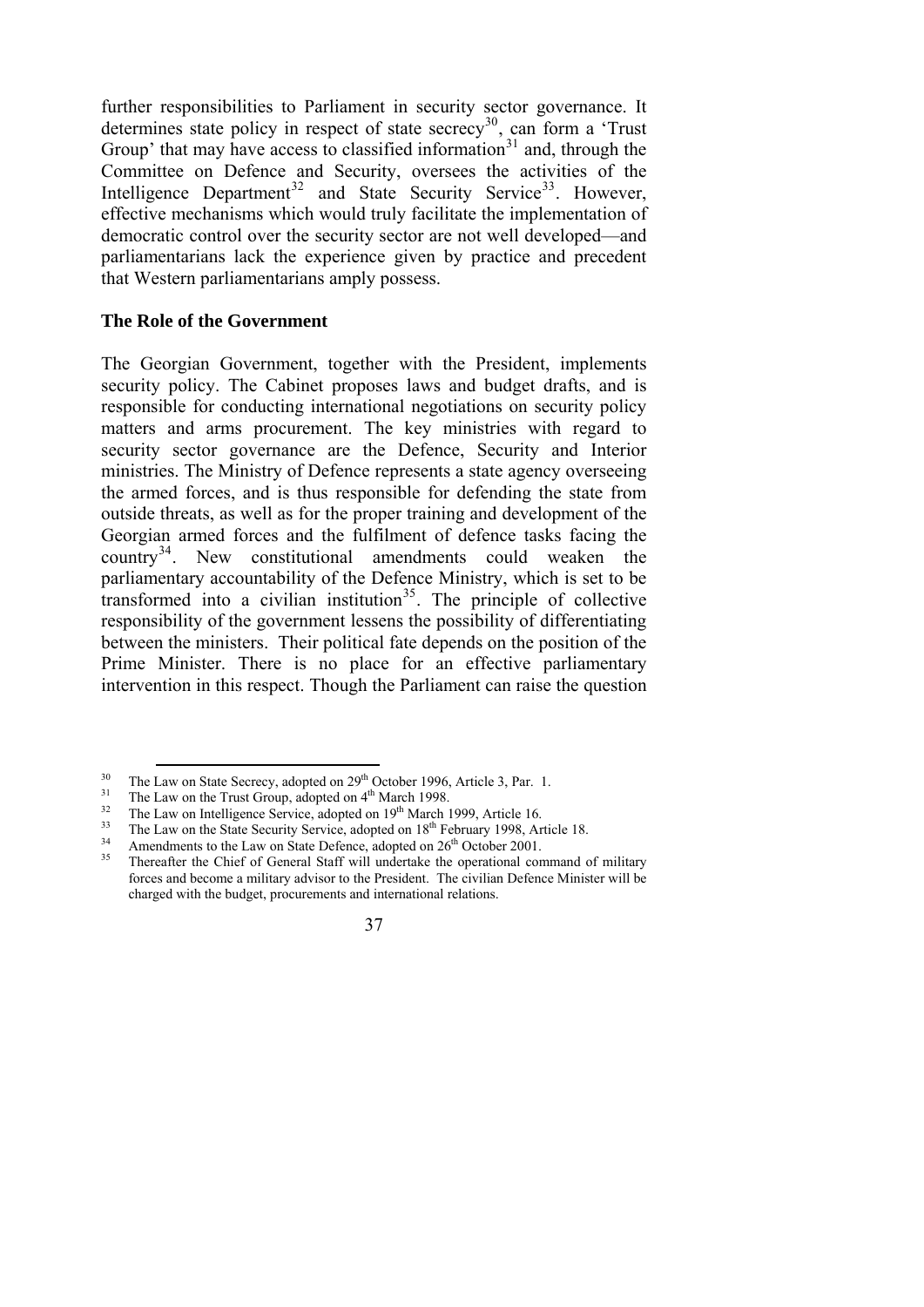of the responsibility of the ministers, the final decision rests with the Prime Minister<sup>[36](#page-10-0)</sup>

Other state agencies participating in the implementation of Georgian security policy are the Ministry of Foreign Affairs, the State Department for Border Guards, the Intelligence Department and the Special Service for State Protection. The Parliament approved the structural reforms of the executive on February 11, 2004 as a result of which the Intelligence Department was be subordinated to the Security Ministry and the Border Guards Department was being merged into the Interior Ministry.

Georgian military forces include armed, border and interior forces. The armed forces are made up of Land, Air and Naval Forces. However, the Law on Defence does not exclude the creation of any other military forces by way of laws passed by Parliament<sup>[37](#page-10-1)</sup>. Georgia has armed forces for the defence of the independence, sovereignty and territorial integrity of the country and for the fulfilment of international obligations<sup>[38](#page-10-2)</sup>. The Constitution forbids a merger of the army, police and the state security service<sup>[39](#page-10-3)</sup>. However, the armed forces may be charged with keeping law and order within the country. This regulation constitutes an *ultima ratio* – only a subsidiary rule. In this case, parliamentary approval will be needed. Moreover, according to the Military Doctrine adopted in 1997, armed forces may be used for the restoration of public order within the state if the international community consents to this action. Although this is difficult to implement in practice, the concern of the Georgian authorities to adhere to international standards in this respect is evident.

Georgian Interior Forces, according to the Law on Interior Forces adopted on April 30, 1998, provide security within the state. They protect public order, the rule of law and human rights against crime and violence; in this respect they assist the Interior Ministry and Ministry of Security. Interior forces are charged with fighting terrorism and organized crime. Moreover, they participate in the defence of the country in wartime. The law does not specify, however, how the interior

<span id="page-10-0"></span> $\overline{a}$ <sup>36</sup> The Constitutional Amendments, adopted on  $6<sup>th</sup>$  February 2004, Article 7.<br><sup>37</sup> The Constitution of Constitution Article 9.

<span id="page-10-3"></span><span id="page-10-2"></span><span id="page-10-1"></span> $38$  The Constitution of Georgia, Article 98.

Ibid., Article 78, Par. 2.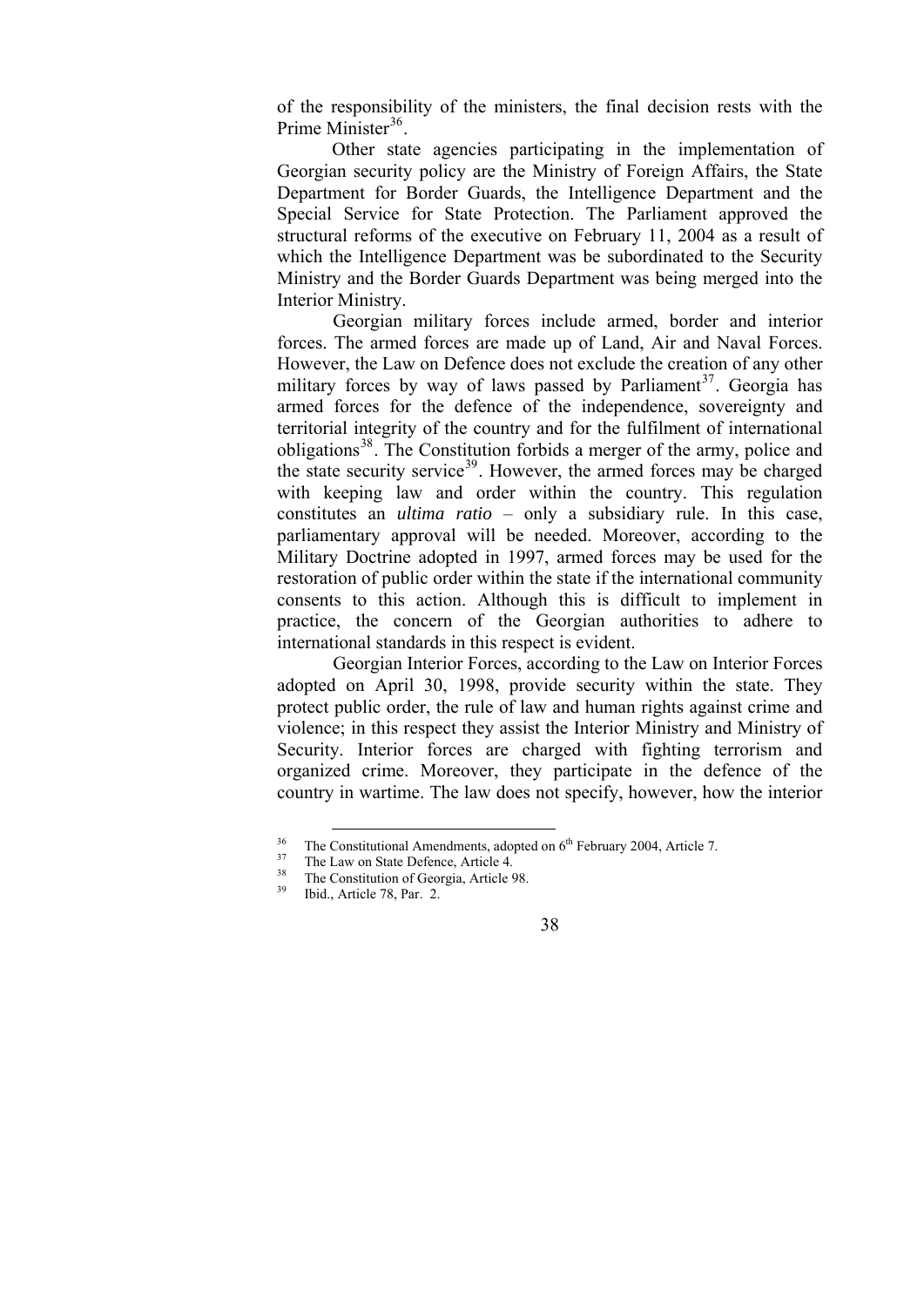troops would be involved, or which role they would play, in wartime. During peacetime the Interior Forces are subordinated to the Interior Ministry, which, under the NATO action plan, is to be transformed into a civilian and border control state agency. The Law on Interior Forces must consequently be redefined: the Interior Troops should be demilitarised, and their military and police functions should be clearly determined in the new regulations adopted by Parliament to meet the norm outlined in Article 78 of the Constitution.

The activities of the State Security Service are regulated by the Special Law adopted on February 18, 1998. The State Security Service provides external and internal security for the country. It represents a politically neutral state agency gathering and analysing information pertaining to external and internal threats. In situations of crisis, the Security Service acts in coordination with other state agencies. However, in this respect, the clear division of competencies is still outstanding and in need of clarification. The State Security Ministry, which co-ordinates the activities of various security units, is to be transformed into a security service without the power of investigation into economic crimes.

It must be stressed that parliamentary control over the respective Ministries still remains incomplete. While there are some general tools provided under the Constitution, the special legislation does not specify these rules and does not establish any clearly-defined mechanisms of control. Furthermore, the ongoing reforms within the security sector require professional and responsible ministers with expanded competencies to take independent decisions. Under the current constitutional amendments, which establish centralised state power, ministers' individual responsibility is diminished.

#### **The National Security Council**

The National Security Council established under the Constitution<sup>[40](#page-11-0)</sup> has a wide range of competencies in terms of security sector governance. It is regulated by the law on the National Security Council of Georgia adopted on January 24, 1996. The National Security Council is an

<span id="page-11-0"></span> $\overline{a}$ 40 The Constitution of Georgia, Article 99.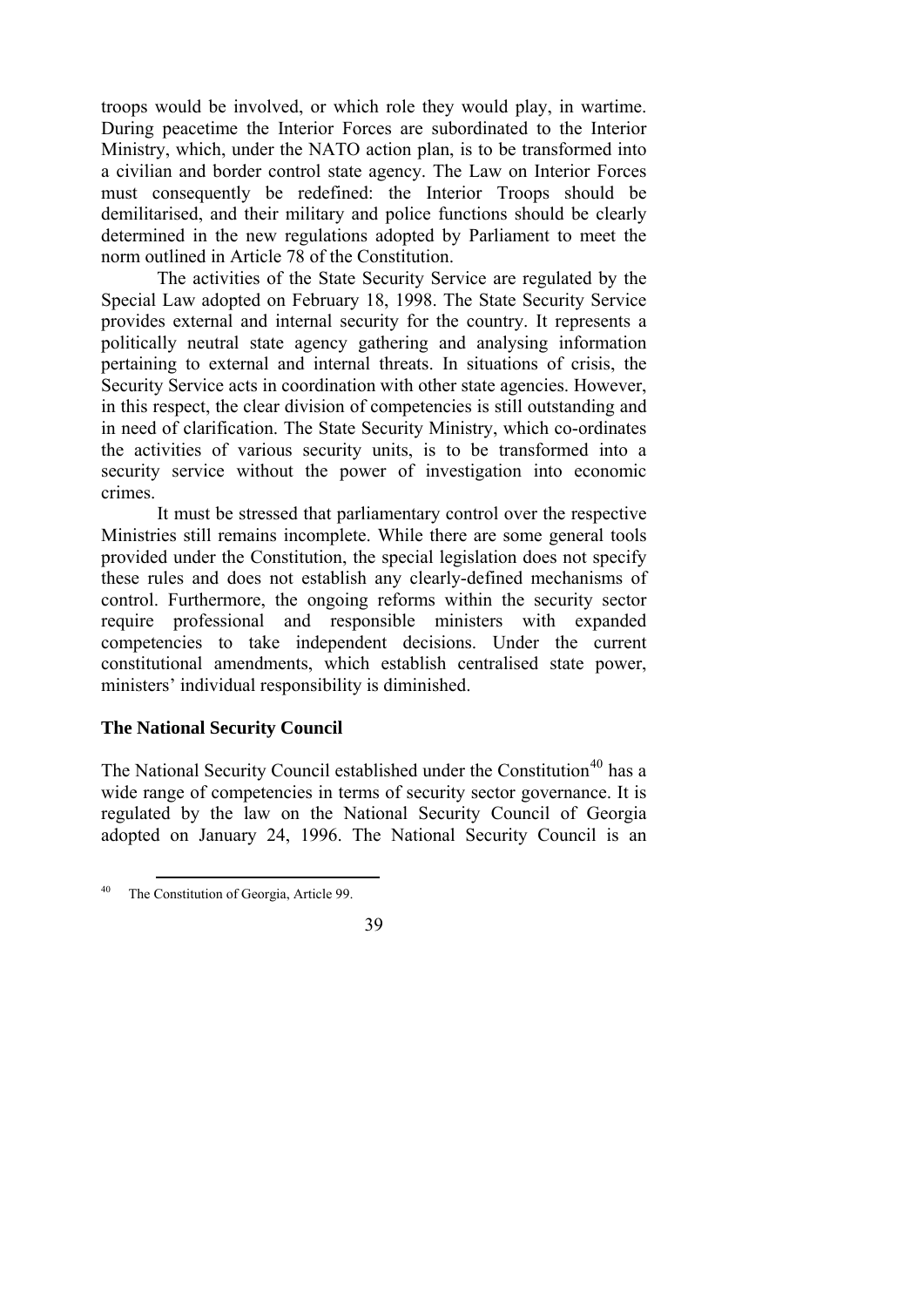analysing, advisory, and co-ordinating state body charged with the organisation of state defence and military strengthening*.* The Council decides on the strategic questions of foreign and domestic policy, stability and public order. It elaborates of the National Security Concept; debates state programmes on state defence and security, and makes proposals on Georgian co-operation with international organisations. Furthermore, the Council discusses the stationing of foreign troops in Georgia; elaborates draft laws and submits staffing levels for the Armed Forces to Parliament for approval; co-ordinates inter-agency cooperation through its permanent commissions and organises this cooperation during states of emergency and periods of martial law. However, it is not accountable to Parliament for its activities and may therefore be regarded as an undemocratic state body<sup>[41](#page-12-0)</sup>. Some experts, moreover, view the Council as a 'small cabinet' because of its broad competencies and side functions<sup>[42](#page-12-1)</sup>. Its decisions do not formally bind the President, but still bear considerable weight in the shaping of state security policy. Generally, the Council strengthens the political position of the President.

#### **Democratic Control, Transparency and Accountability**

The Constitution stipulates certain other independent institutions that may control the activities of the Executive and Legislature in the security sector. The Constitutional Court<sup>[43](#page-12-2)</sup> has jurisdiction over constitutional claims and disputes. The Public Defender oversees the state of affairs with regard to the implementation of human rights. Additionally, there exists the General Prosecutor's Office<sup>[44](#page-12-3)</sup>, to whom the Military Prosecutor is subordinated. The Audit Chamber controls the use of governmental revenues in the security sector<sup>[45](#page-12-4)</sup> and is accountable to the Parliament. We shall consider the Audit Chamber first, because it is the main agency for insuring accountability.

 $\overline{a}$  $^{41}$  Gaul, Wolfgang, p. 241.

<span id="page-12-1"></span><span id="page-12-0"></span>Archil Osidze & Ivlian Haindrava, 'Civil-Military and Interagency Cooperation in the Security Sector Reform in Georgia', in Philipp H. Fluri & Velizar Shalamanov (eds.), *Security Sector Reform, Does it Work?*, (?: Sofia, 2003), p. 195.<br>
<sup>43</sup> The Constitution of Georgia, Article 83, Par. 1.<br>
<sup>44</sup> Ibid., Article 91.

<span id="page-12-3"></span><span id="page-12-2"></span>

<span id="page-12-4"></span>

Ibid., Article 97.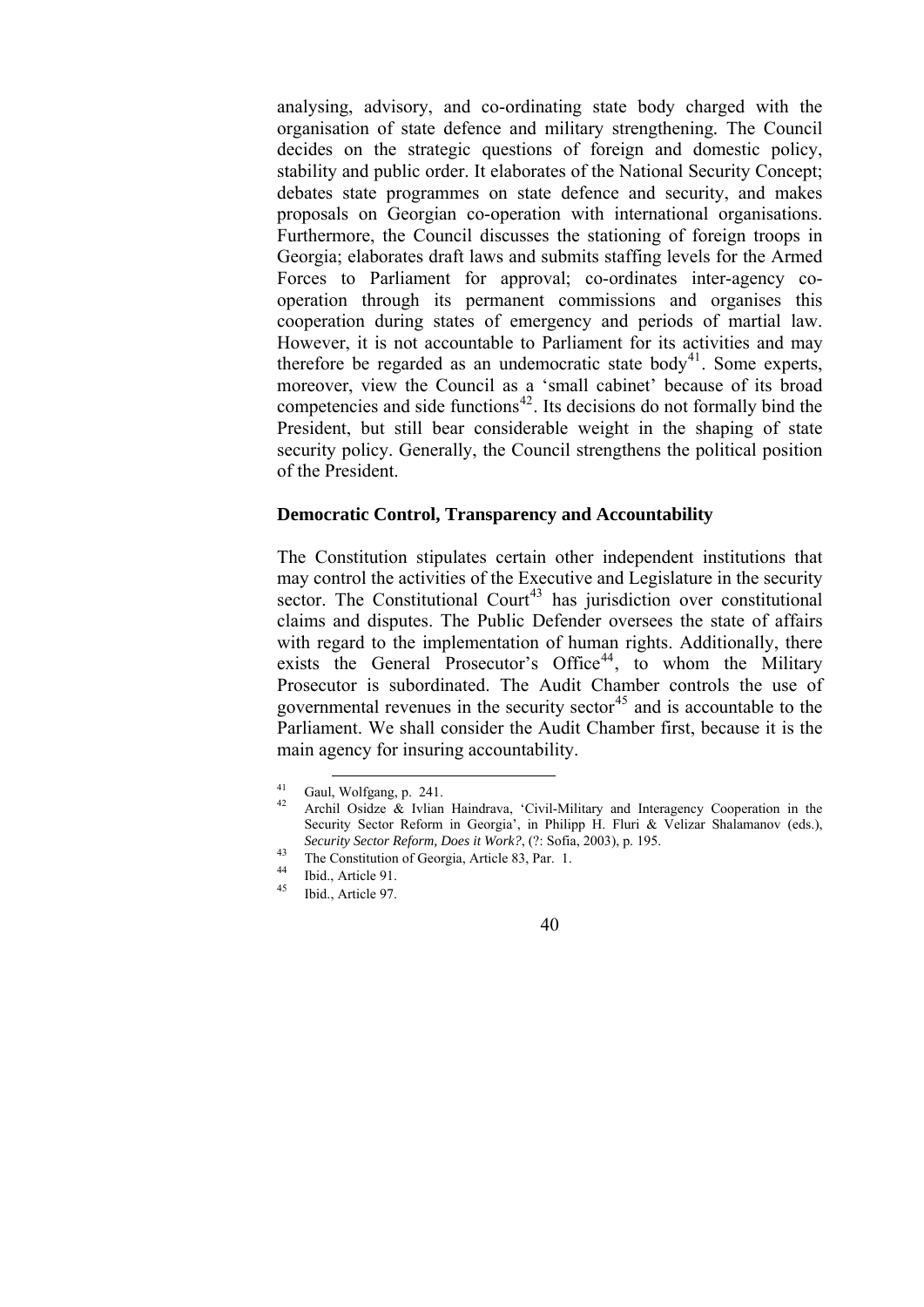The Constitutional Court and Public Defender represent two new institutions established under the Constitution in 1995. The Constitutional Court may resolve disputes between state agencies on the division of competencies in the security sector, decide on individual claims in respect of human rights' violations by state authorities, and rule on the constitutionality of signed international agreements prior to their ratification by Parliament. In addition, the Court enjoys certain other competencies provided under the Constitution<sup>[46](#page-13-0)</sup>. The Constitutional Court recently started proceedings in connection with one of the first cases directly related to the constitutional division of competences between the centre and regions in the security sector.

General courts have jurisdiction over legal disputes arising from the implementation of the legislation on social security, call-up, deferment, conscription, the legal status of the military, and crimes stipulated by the Criminal Code of Georgia. They may, furthermore, facilitate the implementation of fundamental human rights enshrined in both the Constitution and the European Convention on Human Rights. The investigation into a crimes committed by members of the military forces are carried out by the Military Prosecutor's Office of Georgia. There are no special military courts but the Parliament can establish them during a state of war.

The Parliament appoints a Public Defender. There is no military ombudsman in Georgia, and, therefore, human rights' violations within the military are the Public Defender's concern. He can enter military installations to investigate and to request information from those involved or suspected of involvement in any alleged violation<sup>[47](#page-13-1)</sup>. State authorities are obliged to help the Public Defender in exercising his functions. The Public Defender may propose amendments to the legislation, recommend state agencies to act properly, or initiate criminal or constitutional proceedings in courts. He can approach the President or report to Parliament on actual human rights' violations. The Public Defender can contribute to the transparency and public discussion by informing the public through the mass media about the results of his activities. However, his decisions are not legally binding and are often

<span id="page-13-0"></span> $\overline{a}$  $^{46}$  Ibid., Article 89.

<span id="page-13-1"></span>The Law on Public Defender, adopted on  $16<sup>th</sup>$  May 1996.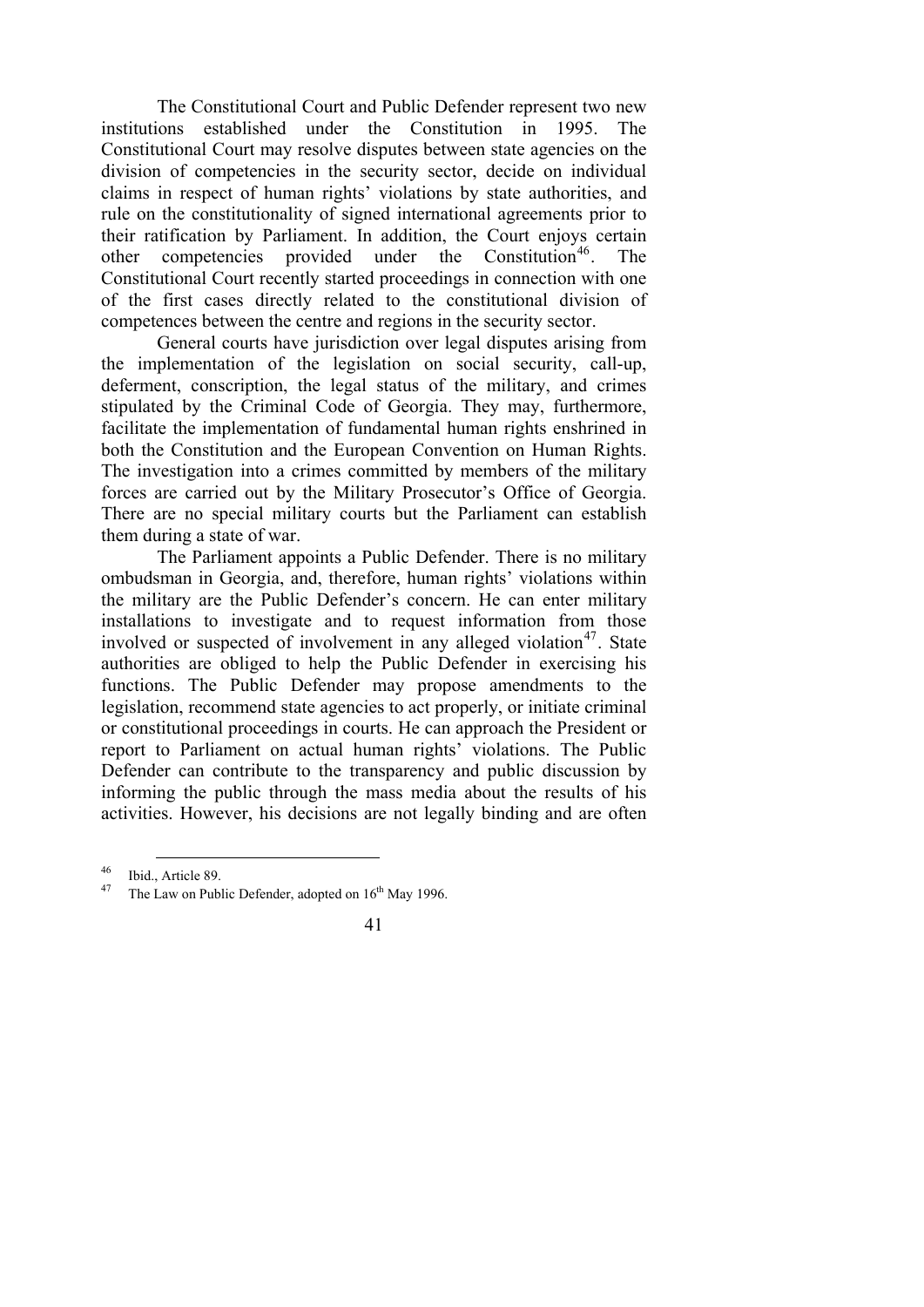simply ignored. For example, in 2001, the Public Defender submitted a recommendation to the Parliament that a Parliamentary Commission be set up to investigate and study the reasons behind instances of homicide and suicide in the armed forces. However, this recommendation did not lead to the establishment of the recommended Commission<sup>[48](#page-14-0)</sup>.

The restriction of human rights can be a grave problem in a country like Georgia beset with domestic crises. When limiting human rights in the security interest of the community, the state authorities must observe the principles of legality and proportionality. In all cases of restriction, the Parliament should have some control over the respective state agency. According to the Law on State Secrecy adopted on October 29, 1996, no information may be qualified as a state secret if this endangers human rights or public health and safety. However, the greater share of information related to defence and security is nonetheless classified as such. The actual legislation on state secrets should be amended in line with the interests of civil society and of human rights. All laws and international treaties related to human rights protection must be published and made accessible to ordinary citizens. In practice, citizens' awareness of the existing and not systemically published laws and international treaties involving Georgia (i.e. those which may be applied directly within the state) is very low, which makes security sector governance less effective.

#### **Security Sector Governance in Emergency Situations**

Constitutions provide for emergency situations, when a state of emergency can be declared in cases of war, mass disorder, and violation of national territorial integrity, military coup, armed insurrection, environmental disaster or epidemic or in other cases where state agencies are unable to exercise their functions properly. Georgia has encountered emergencies, external and domestic, larger and smaller in scope. There was a military coup in 1992 removing the President from power; there have been military insurgencies; there was the Rose Revolution where a President resigned from office—reluctantly—after

<span id="page-14-0"></span> $\overline{a}$ 48 Report of the Public Defender of Georgia on the Situation of the Protection of Human Rights and Freedoms in Georgia, Second Half of 2001, p. 34, in: [http://www.ecoi.net/pub/mv170\\_publicdefender-geo.pdf](http://www.ecoi.net/pub/mv170_publicdefender-geo.pdf)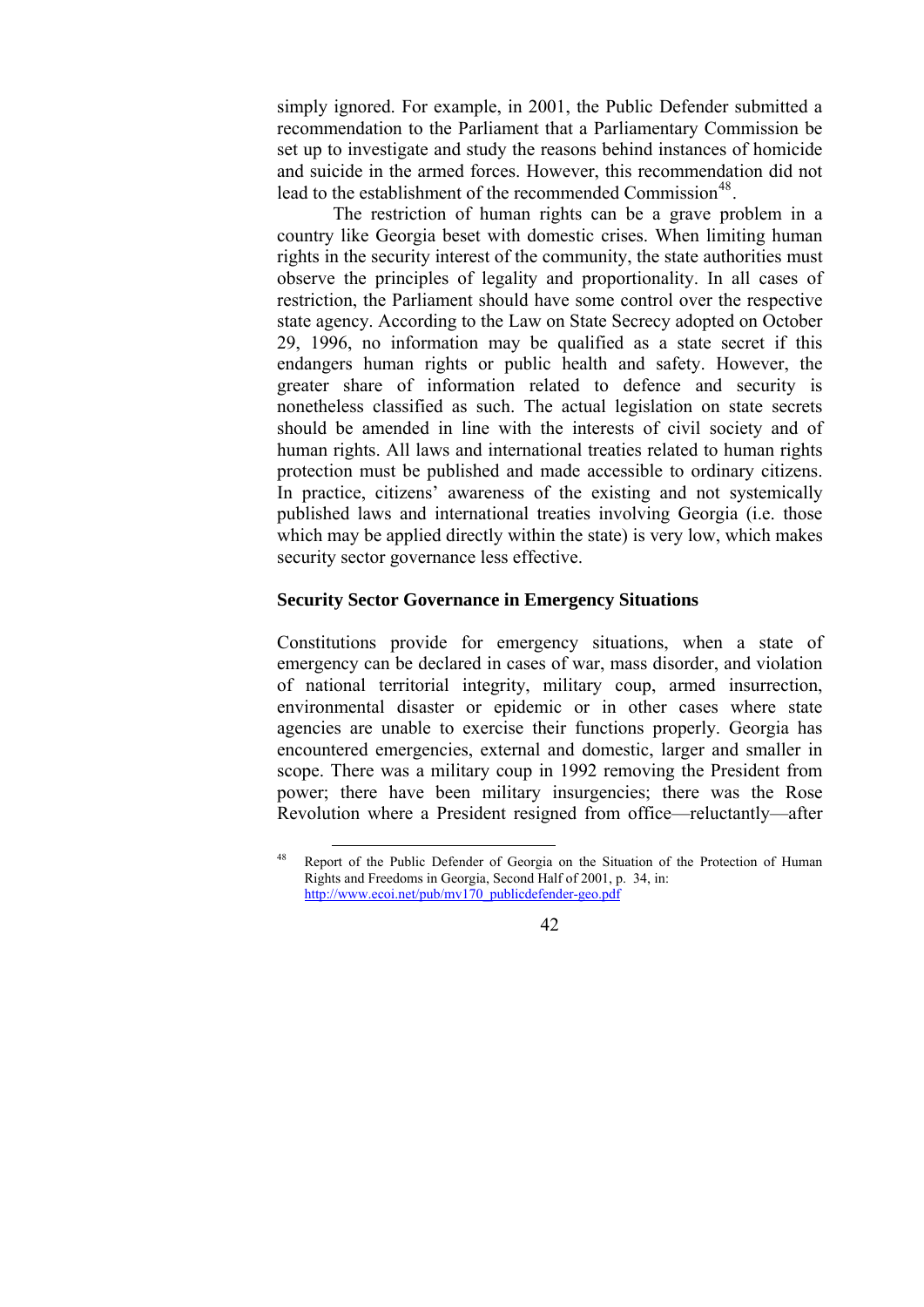having to flee from the building of the Parliament. In this section, we shall consider the rights and role of the Parliament in emergencies.

The decision of the President to declare a state of emergency or to impose martial law must be submitted to the Parliament within 48 hours for approval<sup>[49](#page-15-0)</sup>. During a state of emergency or a period of martial law, the President of Georgia is authorised to restrict the exercise of certain rights and freedoms enshrined in the Constitution. If the Parliament does not consent to the declaration of the state of emergency or the imposition of martial law, the Presidential decision will have no legal effect. Furthermore, Parliament must give its consent to any prolongation of the state of emergency. According to the new constitutional amendments, the Parliament, which has been dismissed by the President, convenes to approve or to prolong the state of emergency or state of war. If the Parliament does not convene or does not approve the presidential decision on the state of emergency within five days, it will be dissolved. The state of war must be terminated if the Parliament does not confirm it within 48 hours<sup>[50](#page-15-1)</sup>.

The Constitution does not provide to which extent respective rights can be restricted and does not specify any system of control over these restrictions. The Parliament may convene on its own initiative and sit until the end of a particular situation. This regulation aims at the prevention of power abuse by state agencies in an emergency situation. However, it does not provide any concrete mechanisms in this respect for how Parliament might continue to oversee the activities of state authorities during the state of emergency. In addition to human rights' restrictions, the use of military force during the state of emergency is prohibited without a parliamentary agreement. Thus, Georgian law establishes the formal supremacy of the Georgian Parliament in the declaration and abolition of a state of emergency. However, during the state of emergency itself, the President possesses superior power. He issues binding decrees and is ultimately responsible for state defence, security and public order.

The Constitution does not explicitly envisage a parliamentary agreement *a posteriori*. Given that a state of emergency, in most cases, represents an immediate danger to the community that must be

<span id="page-15-1"></span><span id="page-15-0"></span>

<sup>&</sup>lt;sup>49</sup> The Constitution of Georgia, Article 73, Par. 1.<br><sup>50</sup> The Constitutional Amendments, adopted on 6<sup>th</sup> February 2004, Article 5.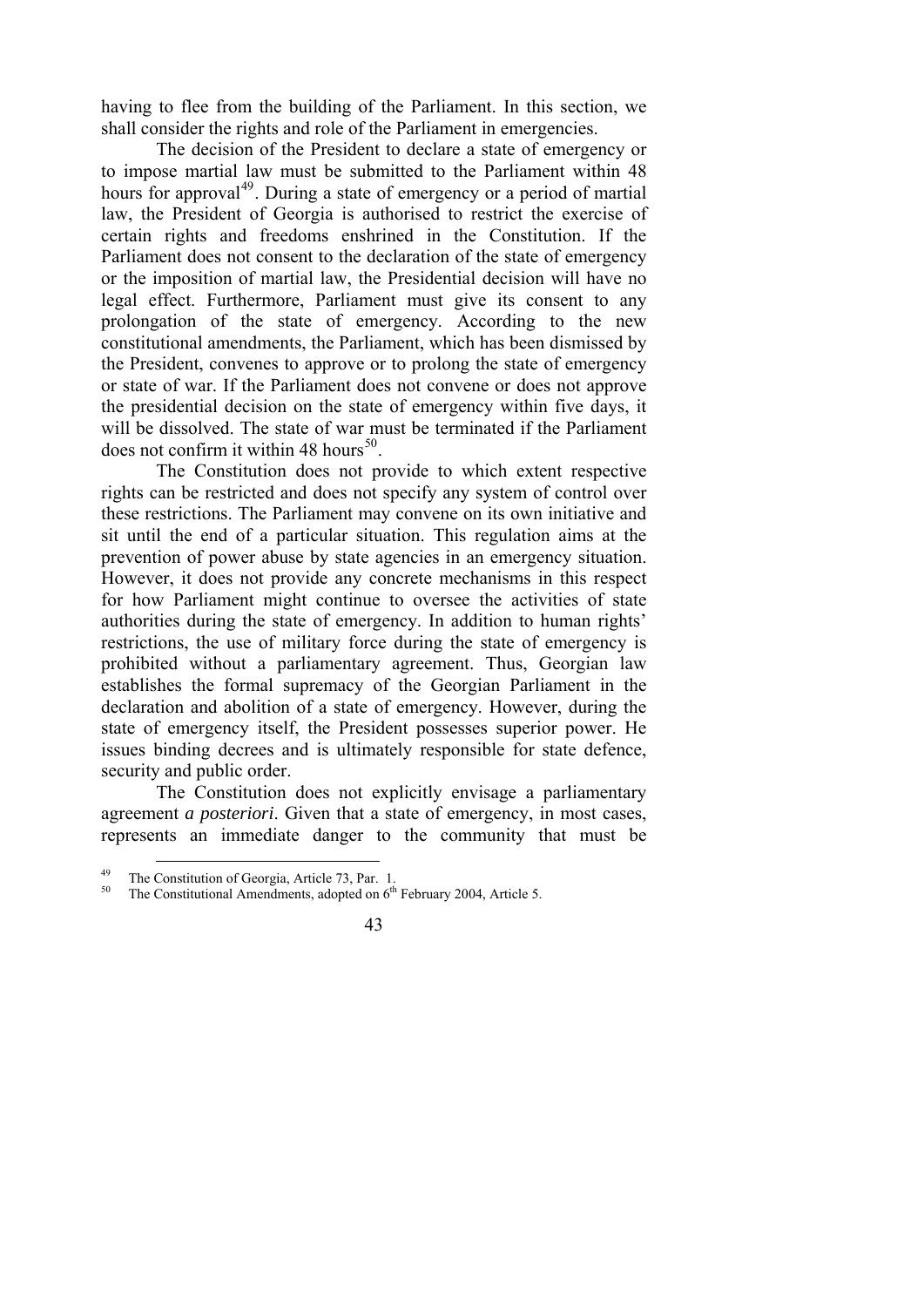prevented rapidly and that parliamentary deliberations may prove timeconsuming, it seems problematic to tag an *a priori* approval of the Parliament onto an ongoing crisis situation. It is, on the other hand, selfevident that the declaration of a state of emergency can be abused by an undemocratic regime if there is no parliamentary control in place. Georgia has suffered from such an instance of abuse in one of its regions, where the local leader declared a state of emergency and restricted political rights disproportionately.

We will here consider two cases where the President acted to quell military disobedience, in 1998 and 2001, because they illuminate the question of Presidential actions and Parliamentary consent. On October 19 1998 Colonel Akaki Eliava with a group of supporters joined by some 130-150 servicemen seized weapons and some heavy armaments and set off for Kutaisi, the country's second largest city. The mutineers demanded Shevardnadze to resign and restore the "legitimate" government of former President Gamsakhurdia. Blocked by units of the Armed Forces, there was exchange of gunfire with casualties. Shevardnadze called upon the rebel leaders to lay down arms and said he was ready to declare emergency law in the country. By October 20 the rebels had been disarmed, active leaders arrested, though Eliava had escaped. Thereupon Shevardnadze declared the mutiny over and no need to declare emergency law. Nonetheless, Shevardnadze ordered the use of armed forces without a formal *a priori* agreement of the Parliament. At a session of the Parliament on October 19, the Chairman of reporting on regarded the revolt as "… an attempt at a *coup d'etat* and at bringing about chaos in the country". A Parliamentary session on October 20 supported the President's actions without raising the issue of whether a declaration of emergency, and the Parliament's *a priori* consent to the Government actions had been required—presumably because that would have delayed and limited the room for manoeuvre of the officials in charge. Therefore, the activities of the Parliament in this respect could be qualified as tacit consent.

On May 20, 2001 a unit of the Armed Forces numbering some 400 servicemen refused to obey the orders of their Commander and moved to the area of the Mukhrovani near Tbilisi, seizing facilities of Interior Ministry troops. The reason for their disobedience was nonpayment of wages and other social grievances. Armed Forces blocked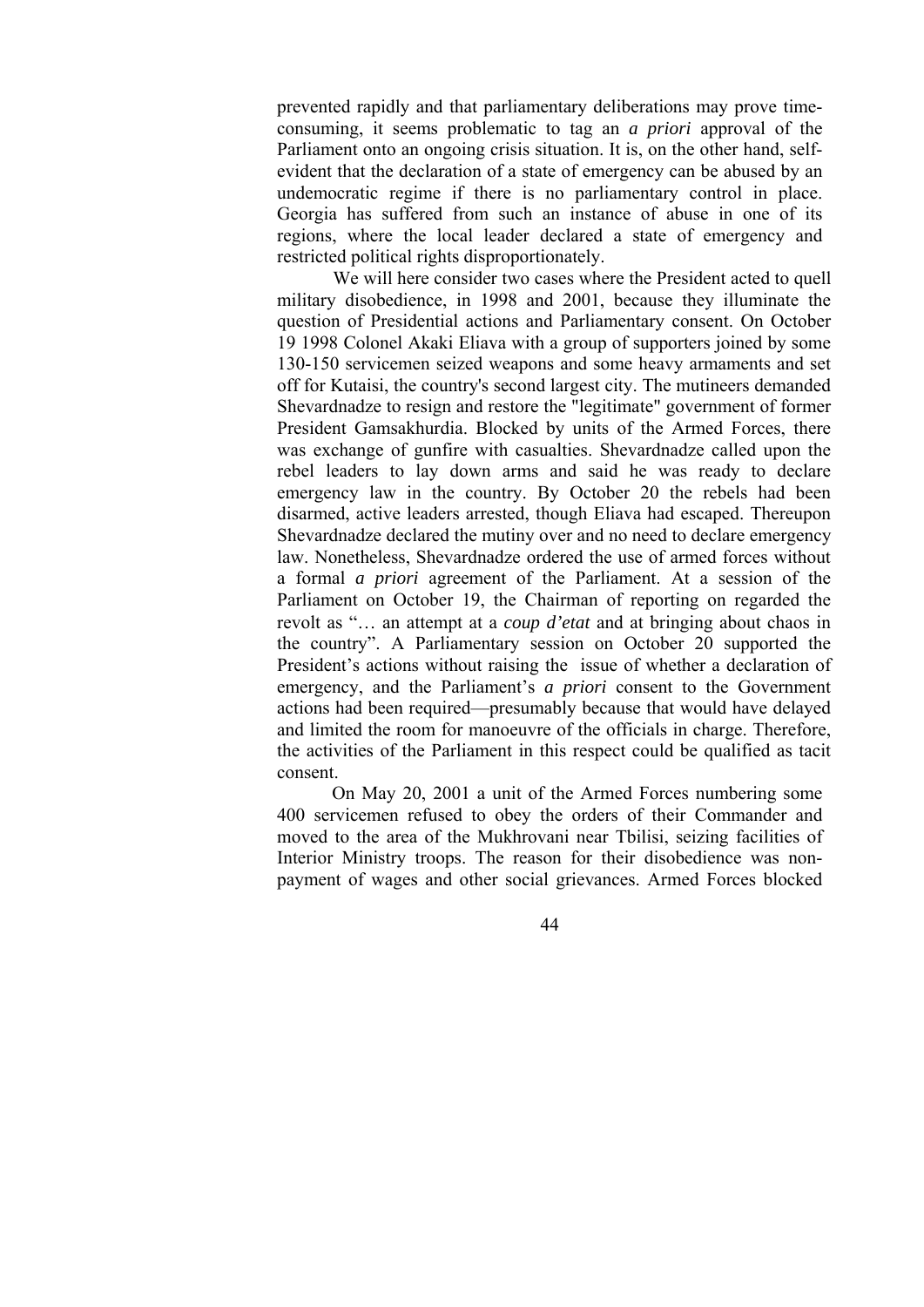the base. President Shevardnadze demanded the insurgents to surrender. The Parliament reacted immediately, convoked a closed-door emergency session of the parliamentary bureau, the supreme administrative body of the Parliament, in which all groups and committees are represented, although it does not possess explicit legal authority. After the session, the members of Parliament declared that the force of arms was not to be used against the insurgents, unless the situation had come to an impasse. Thus, the Parliament entrusted the Executive with deciding how the situation could be dealt with, but called on the government to do everything to bring the crisis to a peaceful end as soon as possible. Shevardnadze negotiated personally with the insurgents, and the battalion returned to its place of station. Thereby, the Parliament accepted the decision of the Executive by not restricting its power of discretion to use force.

On November 22 demonstrators took over the Parliament building, where Shevardnadze was scheduled to address the first session of a new legislature. Compelled to abandon his address he fled to his official residence, issued a statement condemning the events as an attempted *coup d'etat* and said he had no alternative but to declare a state of emergency and restore order with the help of the Interior Ministry and the Armed Forces. Burdjanadze, as Chair of the outgoing Parliament, immediately declared that in accordance with the Constitution she assumed presidential powers. The dramatic situation ended with Shevardnadze resigning in return for immunity from prosecution. The US recognized Burdjanadze as acting President.

The solution was a political one, with domestic and international actors. Thus it circumvented a constitutional solution, which, even in calmer political circumstances than those of November 2003 would have been a complicated subject to resolve. The Constitution requires that in order for the state of emergency to come into force, it must be ratified by Parliament within 48 hours. If that happens, Parliament must remain in session until the state of emergency is lifted. Neither parliamentary nor presidential elections may be held while a state of emergency remains in force. Moreover, the Constitution precludes a Parliament debate on impeaching the President as long as a state of emergency is in effect. Shevardnadze could be legally removed only by a two-thirds vote by the outgoing Parliament, but the Constitution precludes a Parliament debate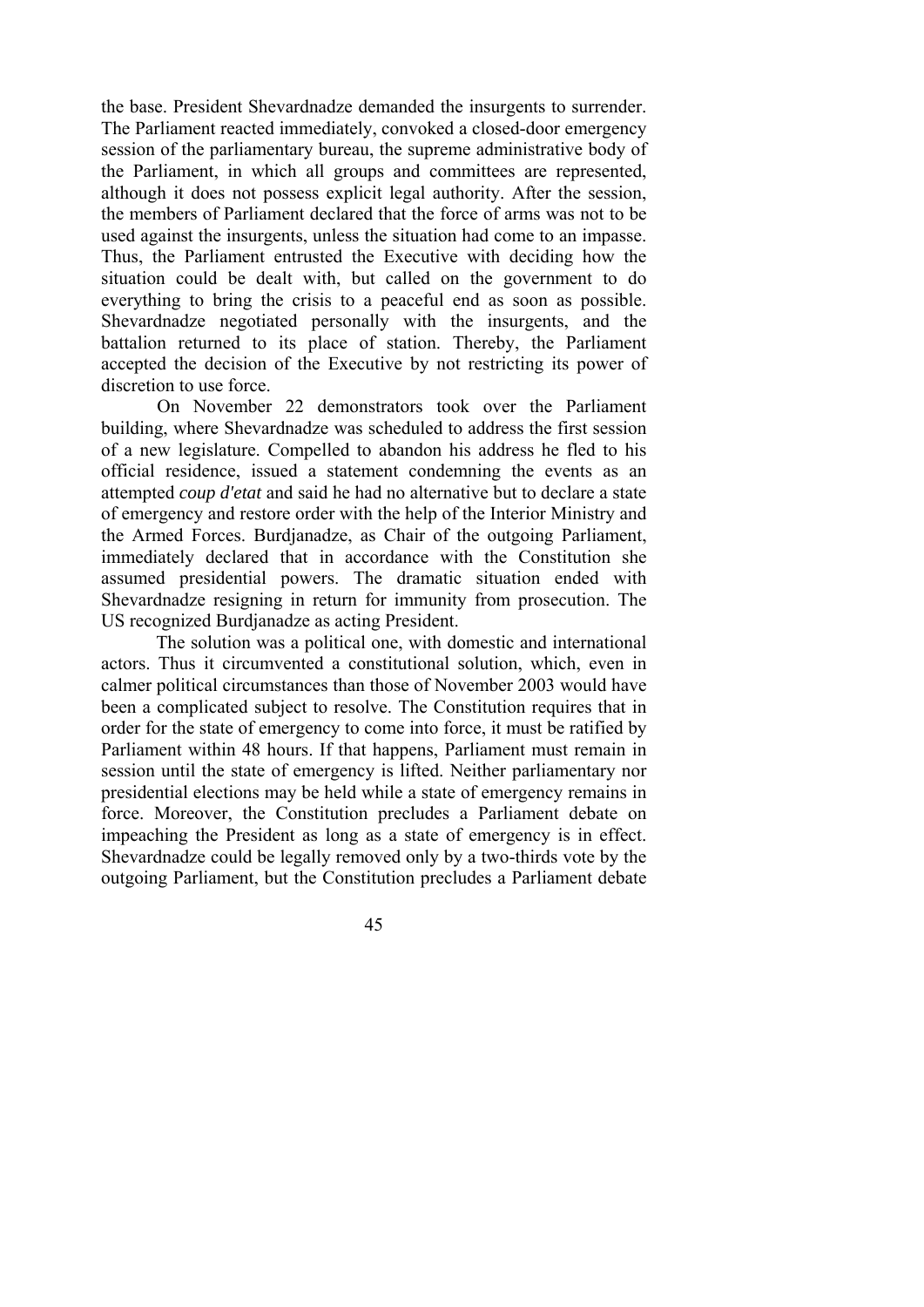on impeaching the President as long as a state of emergency is in effect. A legal interpretation on the constitutionally valid powers of the Parliament in this contradictory situation would test the skills of constitutional law experts.

Generally speaking, the executive should be able to order armed operations in situations of immediate danger and thereupon seek parliamentary approval as soon as possible. The new constitutional amendments weaken the position of Parliament in this respect. The presidential power on the use of force will be strengthened. According to the new amendments to the Constitution, the President decides on the use of force and submits it to the Parliament for approval within 48 hours<sup>[51](#page-18-0)</sup>. The Parliament confirms the presidential decision. According to the prior constitutional provision, the use of force was forbidden without parliamentary consent. Thus the presidential powers have increased.

#### **Social Security and the Legal Status of the Military**

The Constitution of Georgia provides for military duty for every Georgian citizen<sup>[52](#page-18-1)</sup>. According to the Law on the Status of Military Personnel adopted on July 25, 1998, the state guarantees the social and legal protection of military servicemen and their families. The state also has to guarantee the equality of all members of the military. Thus, the authorities are obliged to prevent corruption and other forms of discrimination within the security sector. However, that the state has hitherto been unwilling to fight corruption and has been fully unable to provide elementary living conditions for the military. Discontent and mutinies within the armed and interior forces that took place between 2001 and 2003 stemmed from a widespread discontent from the social circumstances of military personnel. After the Mukhovani mutiny, largely caused by degrading life for service members, in May 2002, Interior Ministry Forces mutinied; in July 2002, 100 young army officers resigned, accusing the Ministry of Defence of corruption; in March 2003 army officers entered the Isani military base and demanded their wages.

 $\overline{a}$ 

<span id="page-18-1"></span><span id="page-18-0"></span><sup>&</sup>lt;sup>51</sup> Ibid., Article 24. The Constitution of Georgia, Article 101.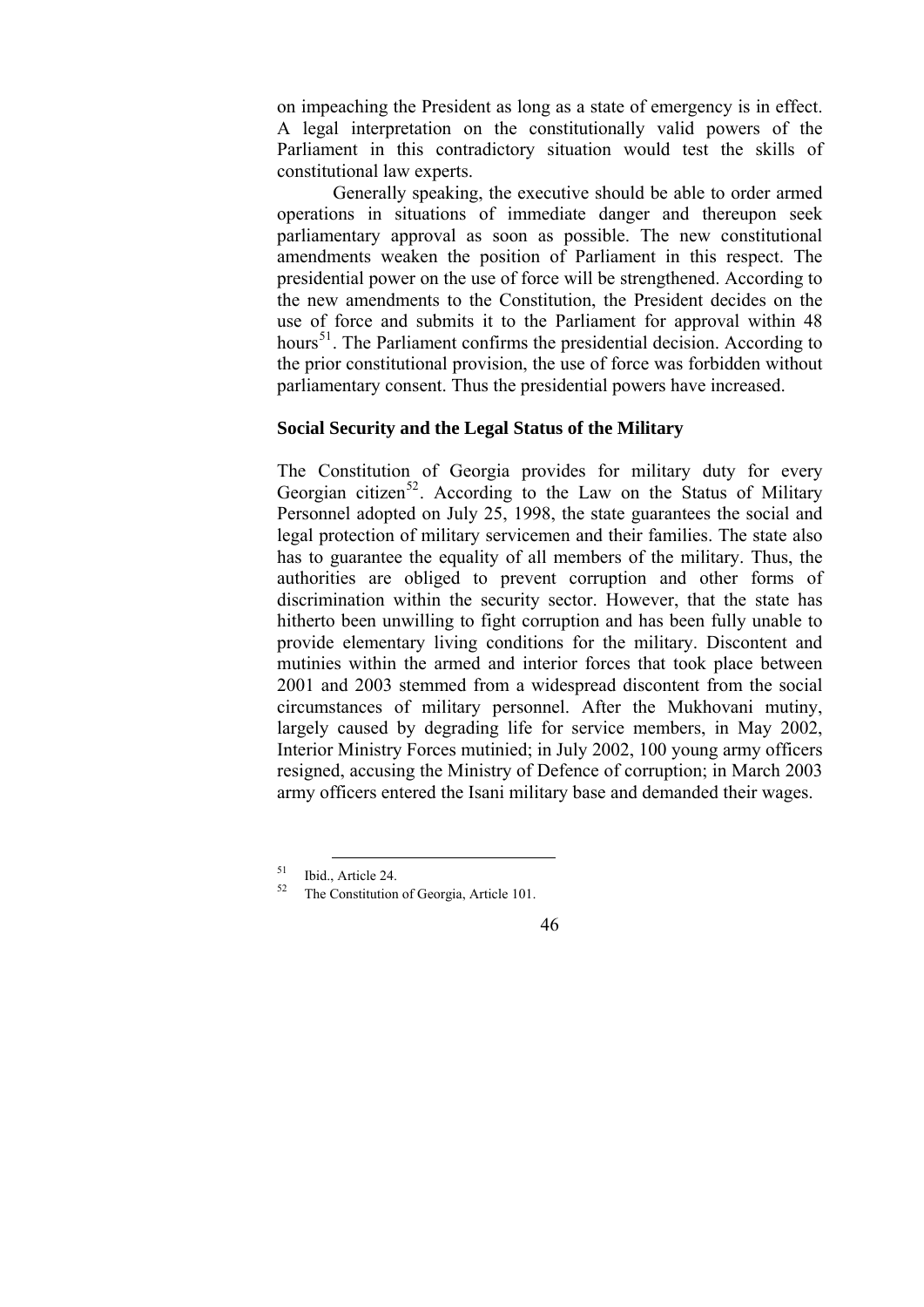After Mukhovani, President Shevardnadze told journalists that he had given the soldiers his "word as the President and Commander-in-Chief that none of them would be troubled by an investigator because the state itself is no less guilty for what has happened". He continued, "If our servicemen lived in normal conditions, there would have been no mutiny". Shevardnadze stressed that the country's leaders "bear moral responsibility for the incident" and that "the authorities and the country's population should pay more attention to the army" <sup>[53](#page-19-0)</sup>. As the Head of State and the Supreme Commander in Chief of the military, Shevardnadze had been in the best position to observe the dire plight of the Armed Forces.

According to Colonel Avtandil Davitadze, the head of the Defence Ministry's financial department, the situation in the Army was catastrophic. The stockpile of foods had been gradually exhausted; there was no money to purchase new uniforms for recruits; officers had not received their salaries for the last four months. As it appeared later, the money was used in the "black" alcohol business. In March of that year, two officers of had committed a suicide for financial hardships and inability to maintain their families. Moreover, the military is beset with problems of social discrimination, as it is mainly young people from impoverished families, who can not afford a payment for call-up deferments, who serve in the army. The Law on Alternative Labour Service adopted in 1997 was not implemented until 2002.

#### **International Peacekeeping**

 $\overline{a}$ 

All International agreements on the participation of Georgian troops in peacekeeping, peace enforcement and all other peace operations must be ratified by Parliament in accordance with the law on the Participation of Georgian Armed Forces in Peacekeeping Operations adopted on July 22, 1999. The main responsibilities for decision making and the coordination of the participation in international peacekeeping are divided between the President, Parliament, the Foreign Affairs Ministry and the Defence Ministry. If the Government plans to participate in

<span id="page-19-0"></span><sup>53</sup> Pravda online, [http://english.pravda.ru/cis/2001/05/26/5985.html,](http://english.pravda.ru/cis/2001/05/26/5985.html)CNN "Georgia mutiny troops return to base", May 26, 2001, in: [http://www.cnn.com/2001/WORLD/europe/05/26/georgia.army/index.html.](http://www.cnn.com/2001/WORLD/europe/05/26/georgia.army/index.html)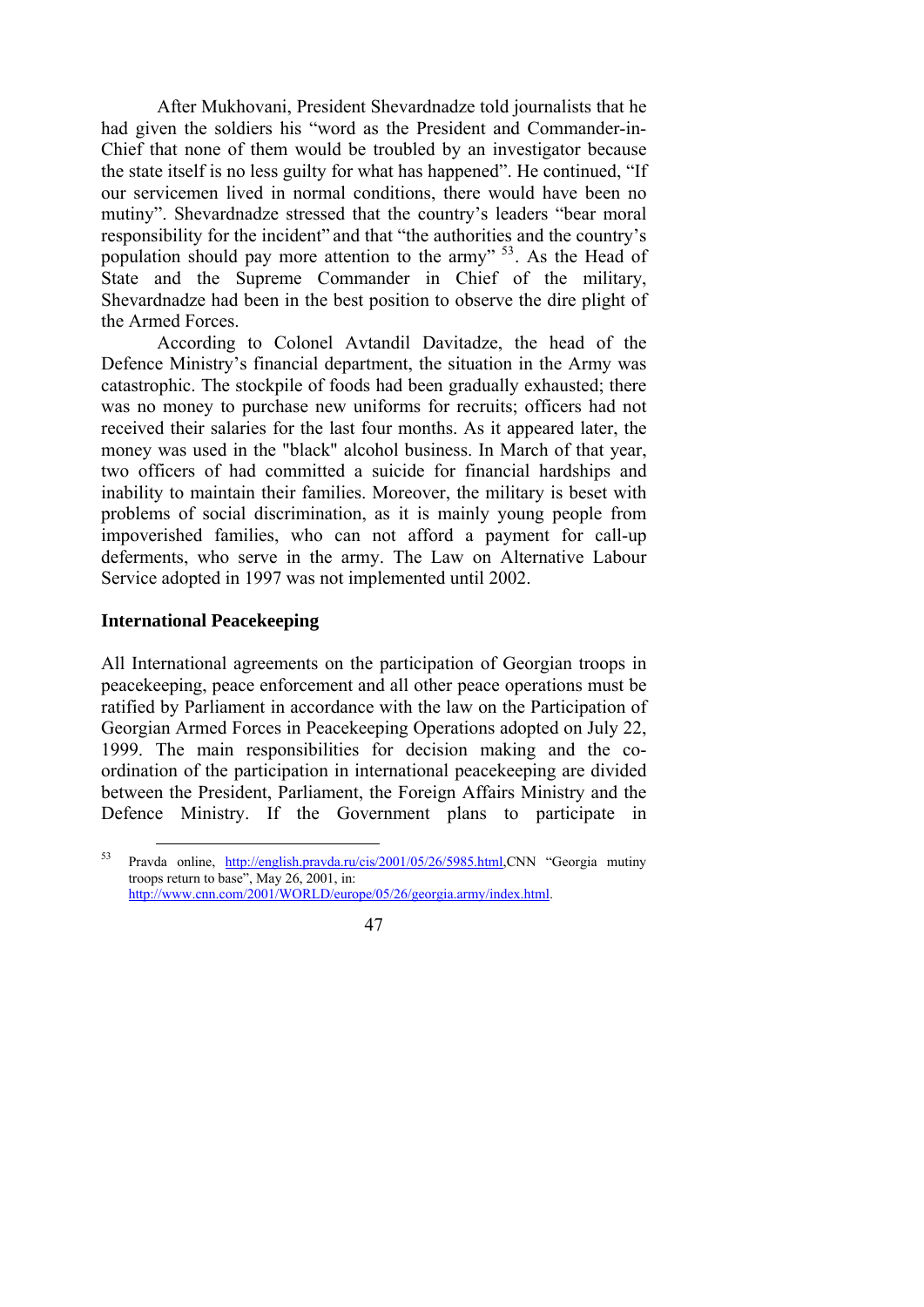peacekeeping operations that may include the use of force, the Foreign Affairs Ministry must negotiate a draft agreement with that respective country, which determines the number of deployed troops, their stationing, tasks, readiness and means of participation. This widens the scope for parliamentary consent. It must be assumed that the legal power over ongoing operations does not pass to Parliament, but instead rests with the Executive. The Parliament does not have the right to recall the deployed troops.

Once a year, the Foreign and Defence Ministries of Georgia submit a report to Parliament concerning the participation of Georgian forces in peacekeeping, peace-enforcement and other peace operations<sup>54</sup>. Georgia's capabilities in peacekeeping operations are limited; for the time being the Parliamentarians are unlikely to have an urgent interest in controlling them. However, the Parliament should be kept informed about any ongoing peace operation on a regular basis by means of its Defence or Foreign Relations Committee. Equally, parliamentarians who are experts in that field should also be included in any delegations sent to visit deployed forces.

 The fight against terrorism has been one of the most crucial security challenges for Georgia in the last few years. After the attacks of September 11, 2001, the issue of terrorism is now discussed in terms of state sovereignty. In this respect, a new role for Parliament in controlling the activities of state authorities, which bear the responsibility for fighting terrorism, must be defined and founded on a clear constitutional basis. According to the recent practice with regard to the deployment of US military specialists in Georgia, co-operation with other countries to fight international terrorism must also be placed under the Georgian Constitution and approved by Parliament.

#### **Conclusion**

During the last decade Georgia has been undergoing almost continual changes in its political system, which has effectively hindered the establishment of a consolidated security sector. The Parliament, whose primary function is to control the Government, has been dominated

<span id="page-20-0"></span> $\overline{a}$ <sup>54</sup> The Law on the Participation of Armed Forces of Georgia in Peacekeeping Operations, adopted on  $22<sup>nd</sup>$  July 1999, Article 10.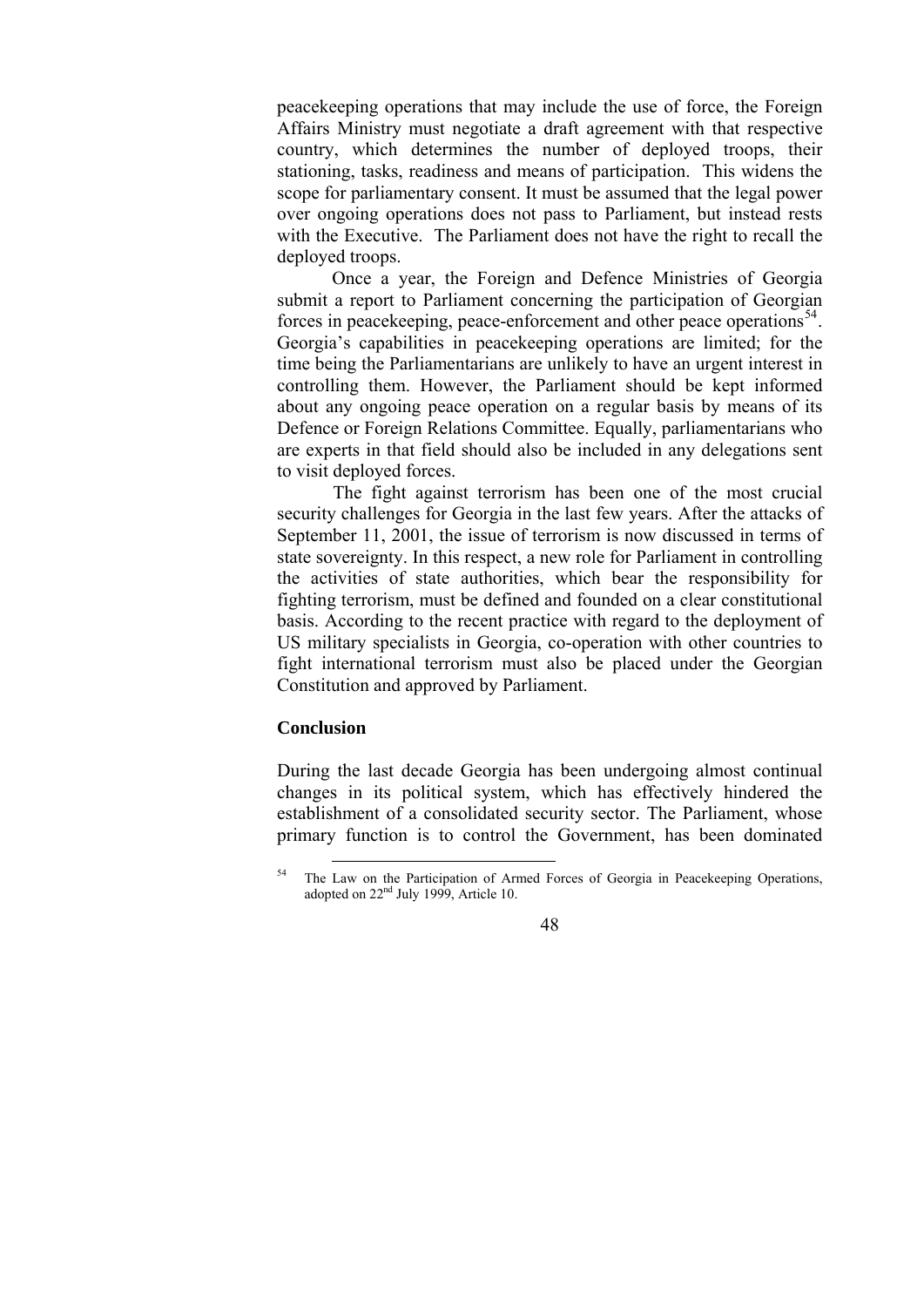mainly by the Executive. The adoption of the Constitution had to guarantee the stability of the political system on the one hand, and establish a stronger Parliament on the other. But its suitability already been brought into question by 2001, when the President announced plans to introduce a cabinet system and consolidate his power. After the revolutionary change in 2003 the new political leaders of the country strengthened the Presidency through the establishment of a Cabinet to be headed by the Prime minister. Thus the syndrome of constitutional ambiguity concerning the Parliament and Executive domination in policy seems set to persist.

Defence reform and an overall reform of the security sector are under way in Georgia. After the 'Rose Revolution' the government that came into office undertook a broad and far-reaching reform of the security sector, in the Ministry of Defence, Interior, the Border Guards, and intelligence. The defence budget of the Armed Forces has been significantly increased. A National Security Concept is being developed, and the Parliament will consider it. To some extent, the security sector reforms are driven by domestic needs, because security sector malfunctioned, to some extent, by foreign policy considerations. The Government has declared a certain course toward the EU and NATO membership, and hopes to get admitted to the Membership Action Plan. Both NATO and the EU pay attention to security and defence reforms. But both are just as much interested in the political and democratic side of reform. They look intently at the role of Parliaments in defence and security.

Among the goals that Georgia's Government has to attain are: planning force improvement, defence resource management, economic policy, and improvement of interoperability of armed forces with NATO, which provides evaluation of a country's progress, provides technical and political guidance, and supplies defence planning expertise. This is the security and defence part of the reform. There also is a political part. Countries that intend to join the MAP (and, in the future, NATO) pursue internal policies based on strengthening democracy and the rule of law, respect for human rights, the principle of separation of powers and judicial independence, democratic elections, political pluralism, and freedom of speech and press. This will include